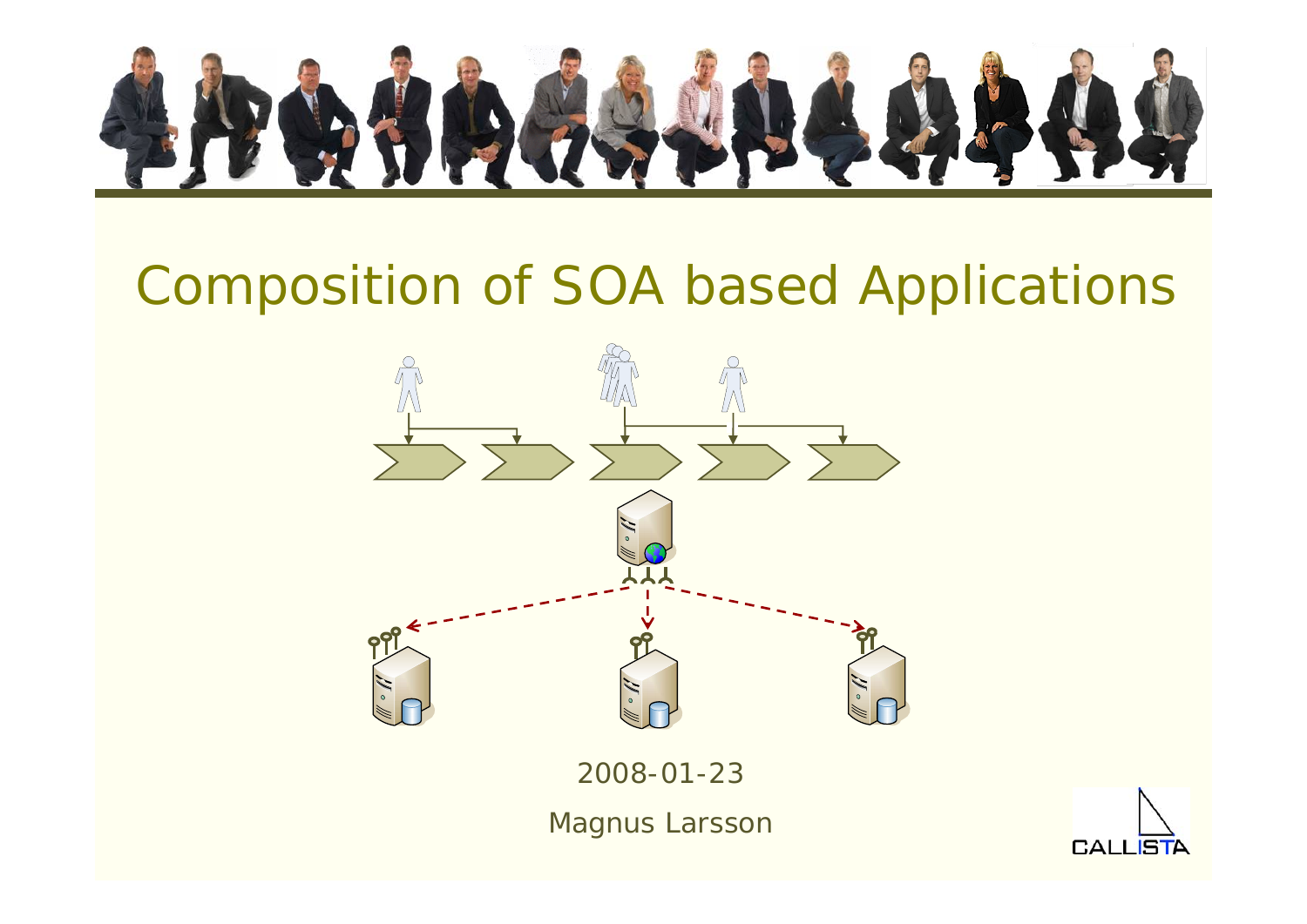

- •Introduction
- •Provisioning of stable core services
- •Agile composition of service based applications
- •**Summary**

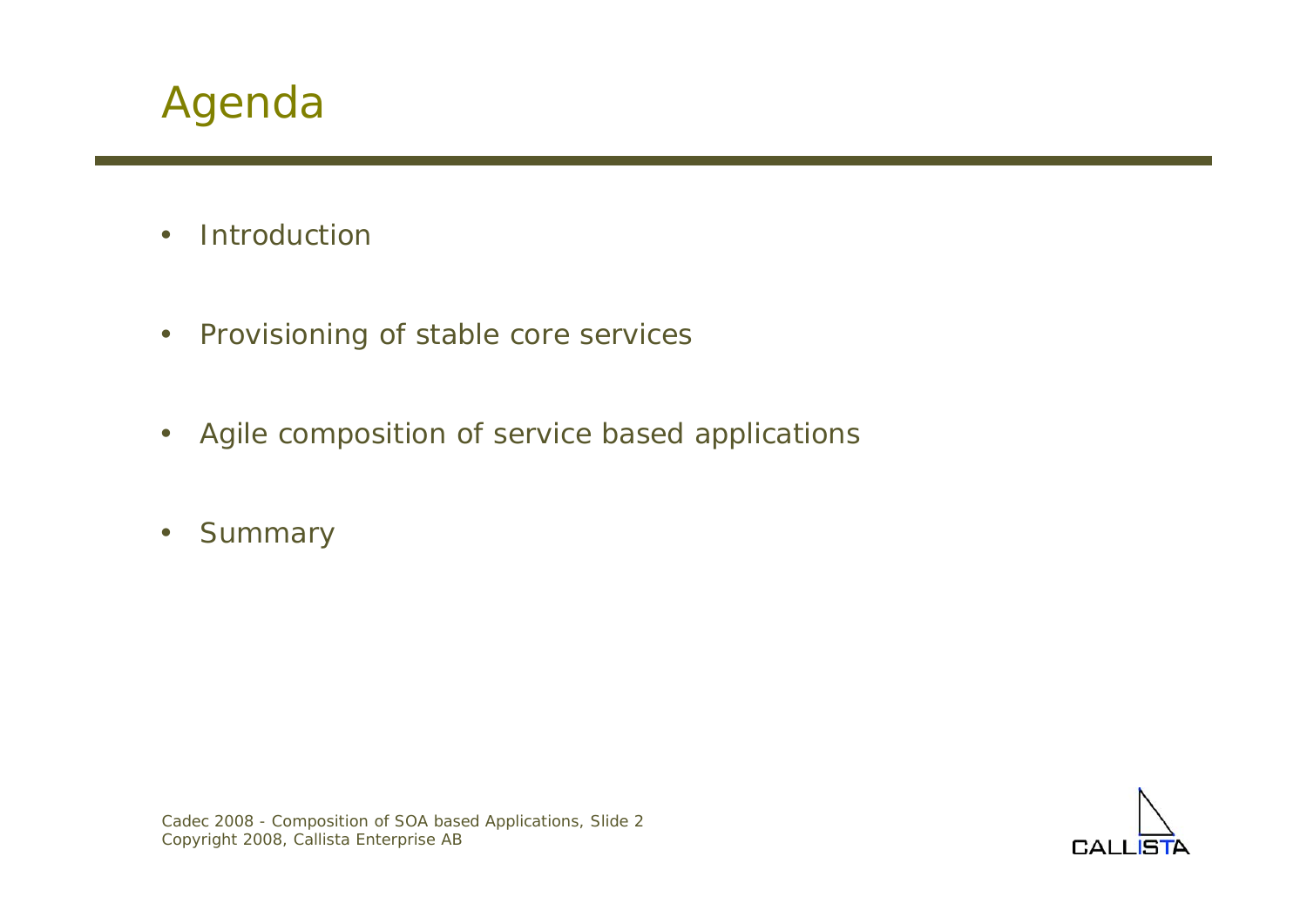### Providing one Service is easy…



Cadec 2008 - Composition of SOA based Applications, Slide 3 Copyright 2008, Callista Enterprise AB

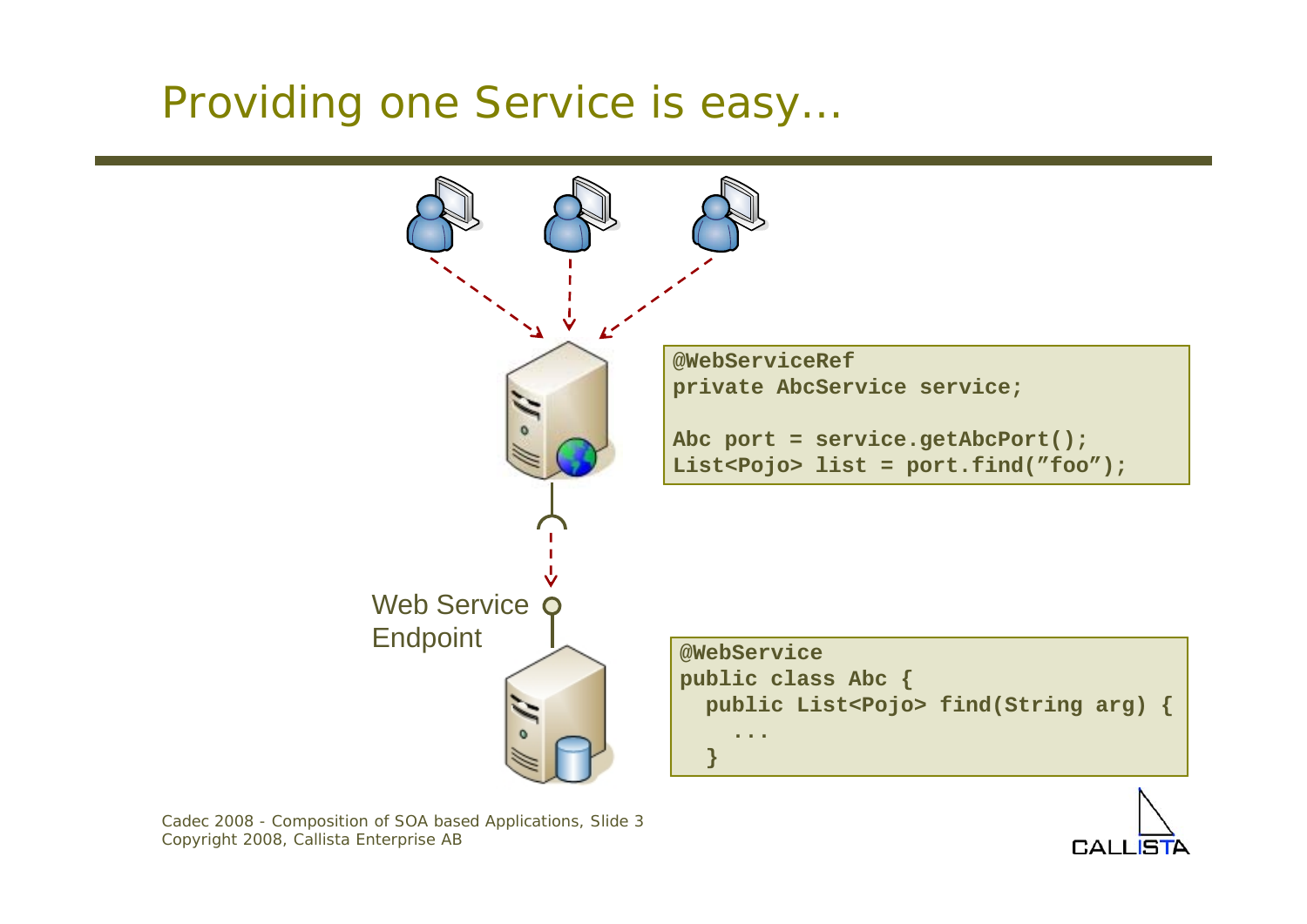

Cadec 2008 - Composition of SOA based Applications, Slide 4 Copyright 2008, Callista Enterprise AB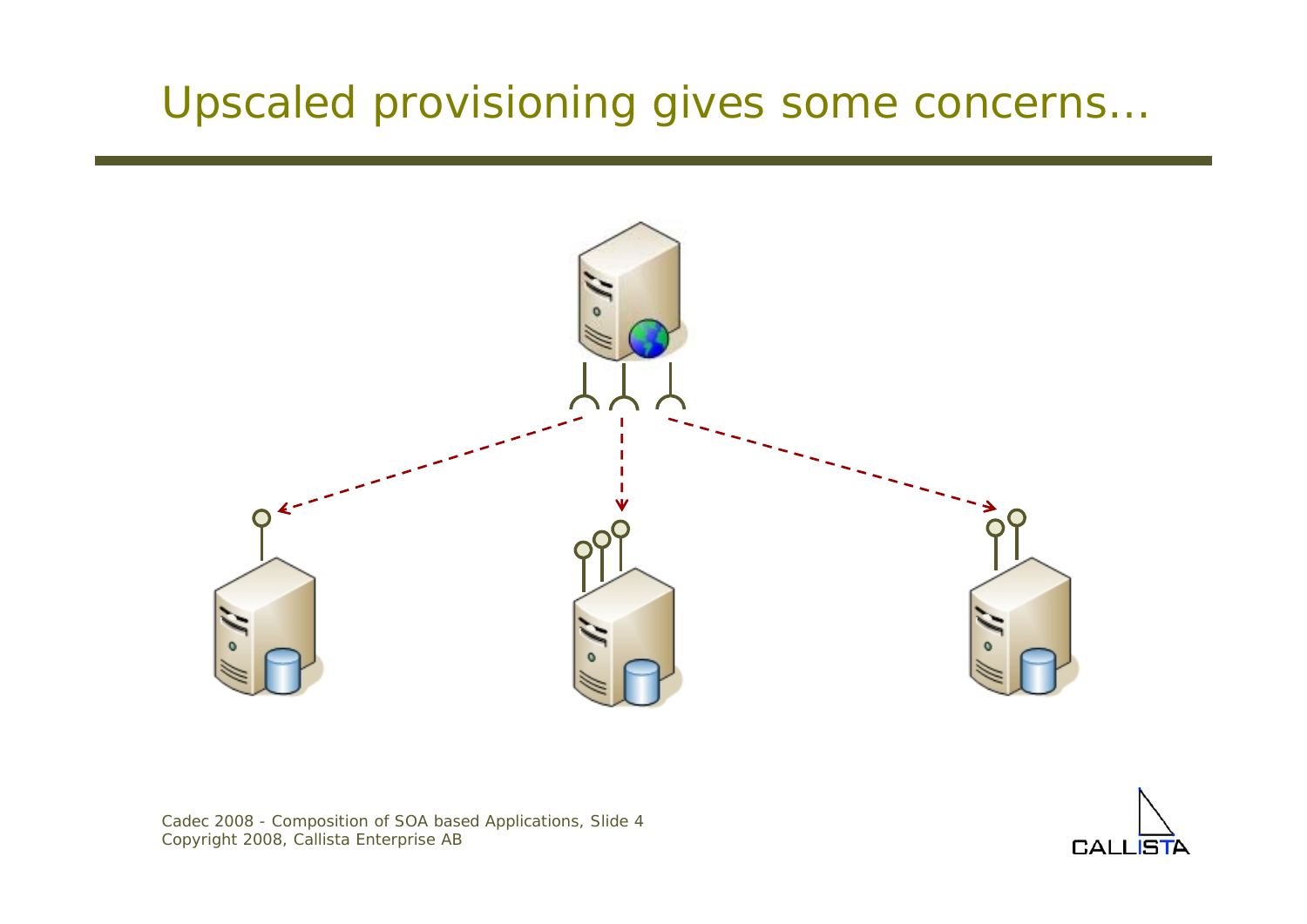

**CALLIS** 

Cadec 2008 - Composition of SOA based Applications, Slide 5 Copyright 2008, Callista Enterprise AB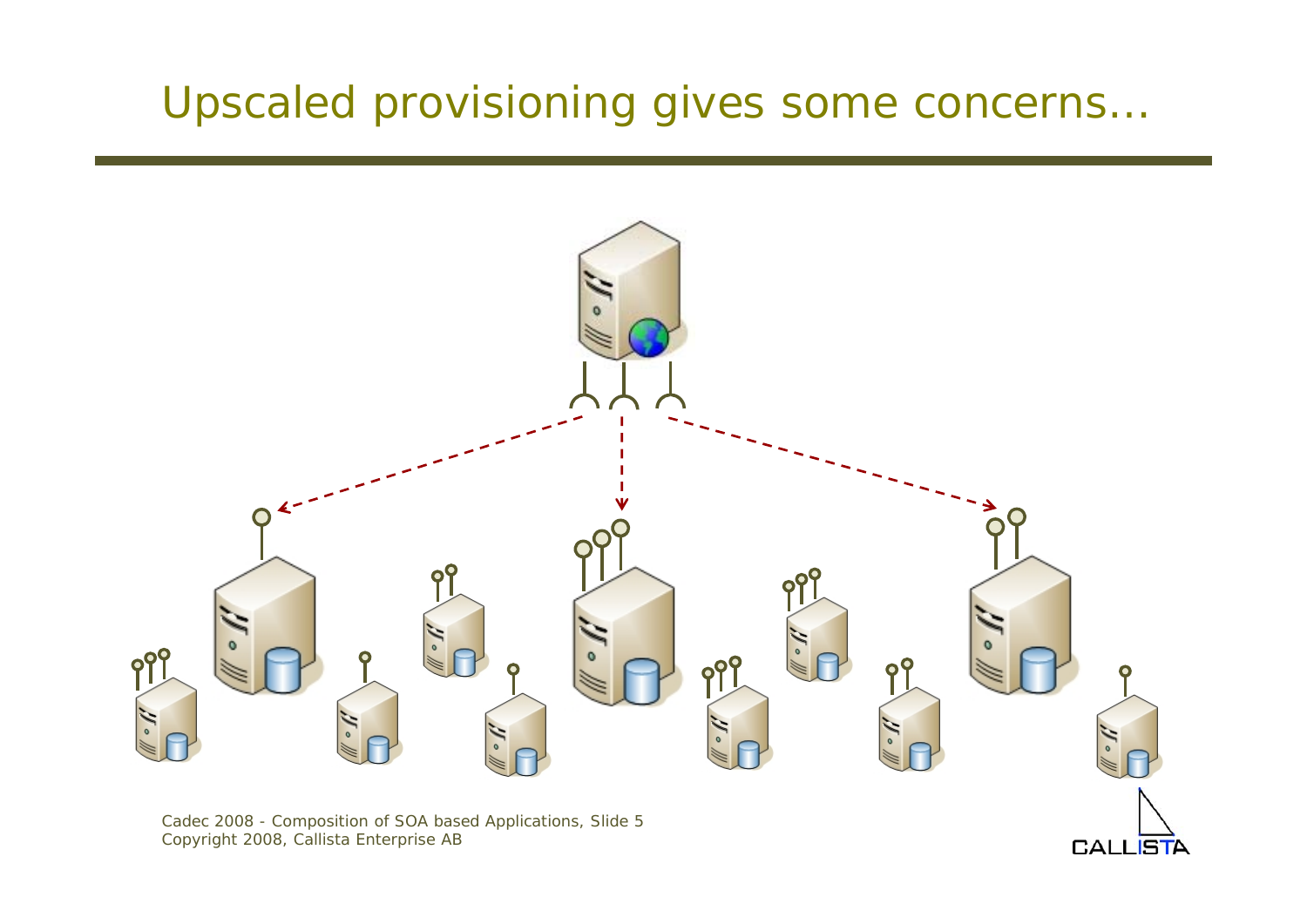

**CALLISTA** 

Cadec 2008 - Composition of SOA based Applications, Slide 6 Copyright 2008, Callista Enterprise AB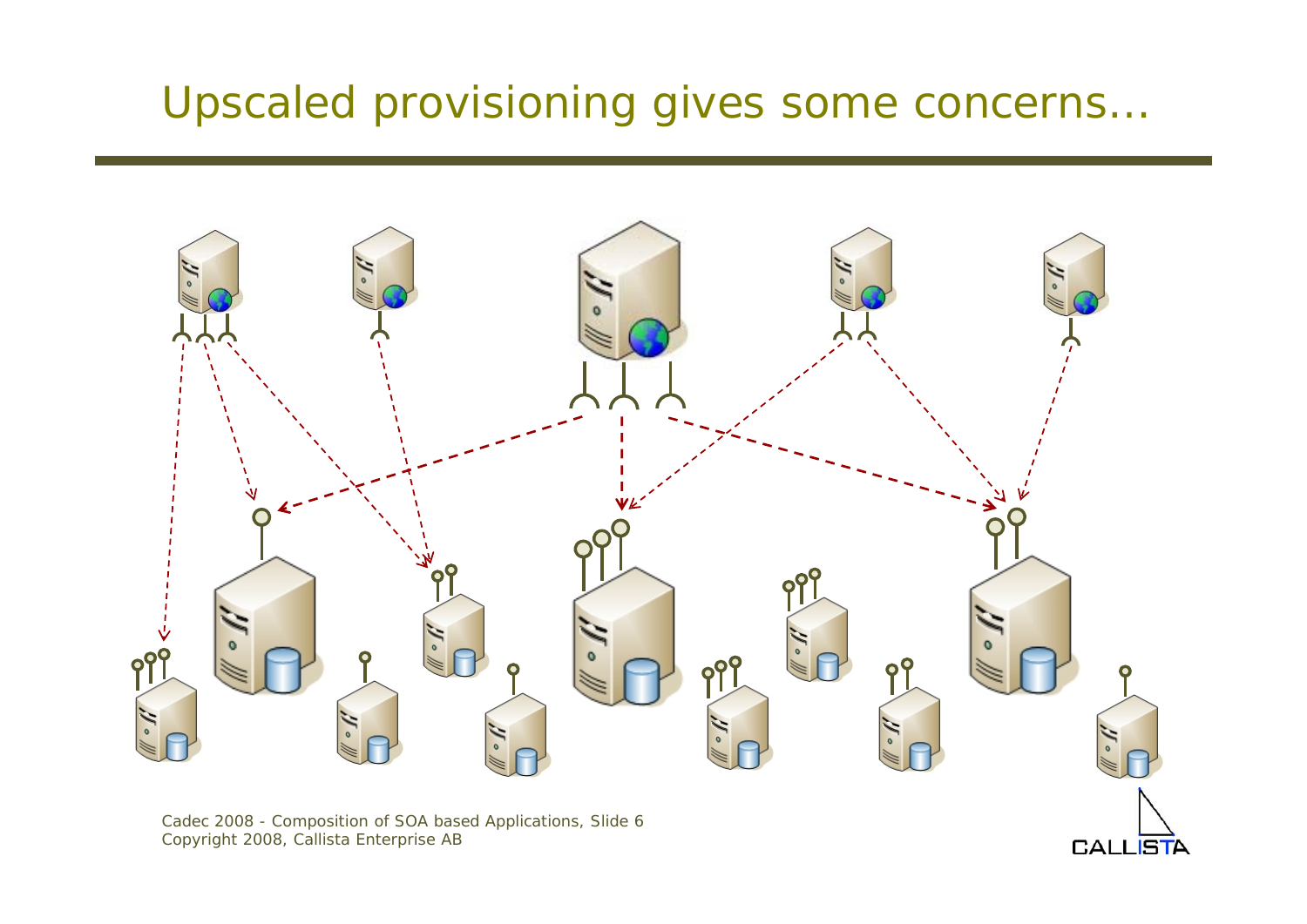

Cadec 2008 - Composition of SOA based Applications, Slide 7 Copyright 2008, Callista Enterprise AB

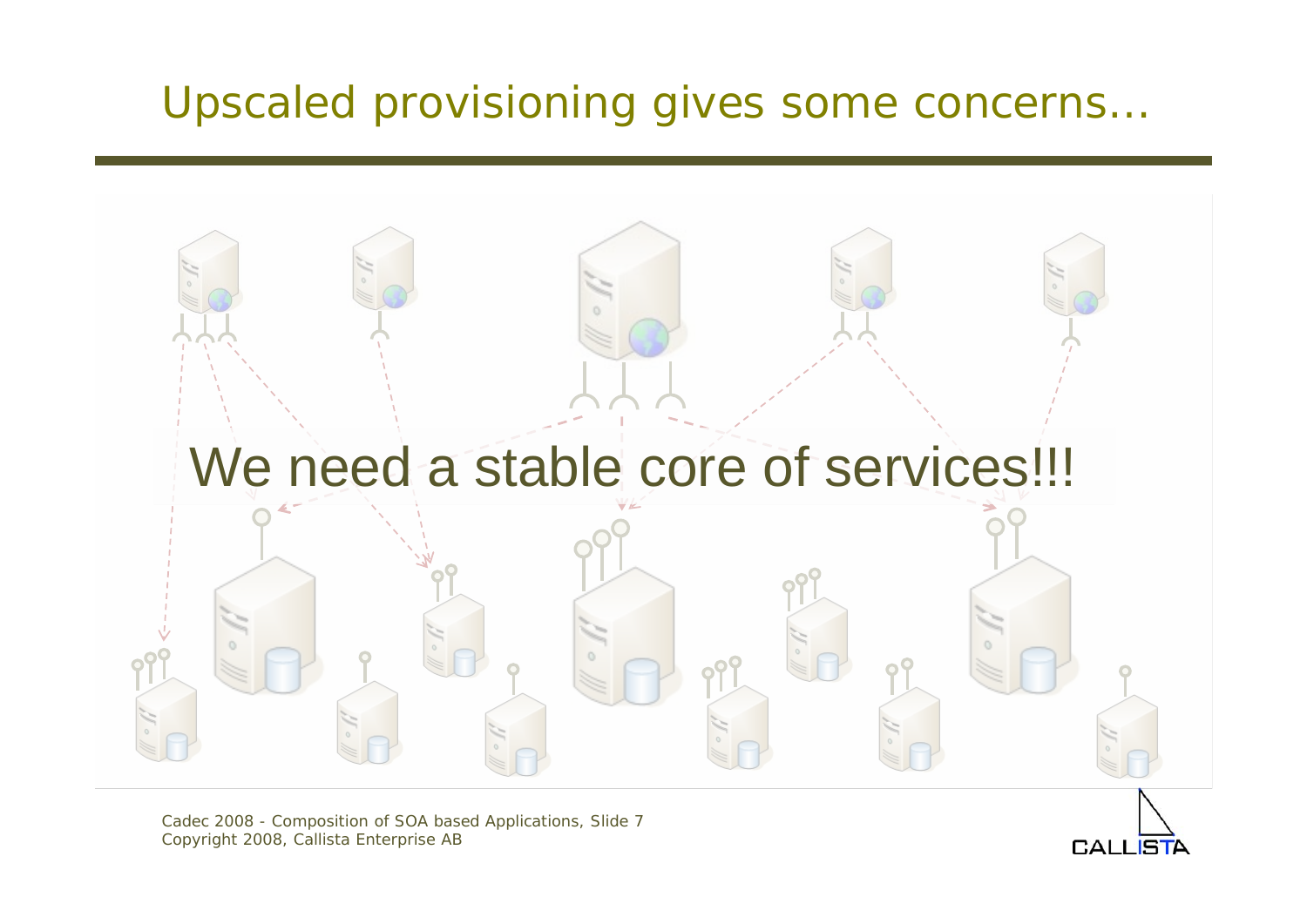### Stable core services challenges…



Cadec 2008 - Composition of SOA based Applications, Slide 8 Copyright 2008, Callista Enterprise AB

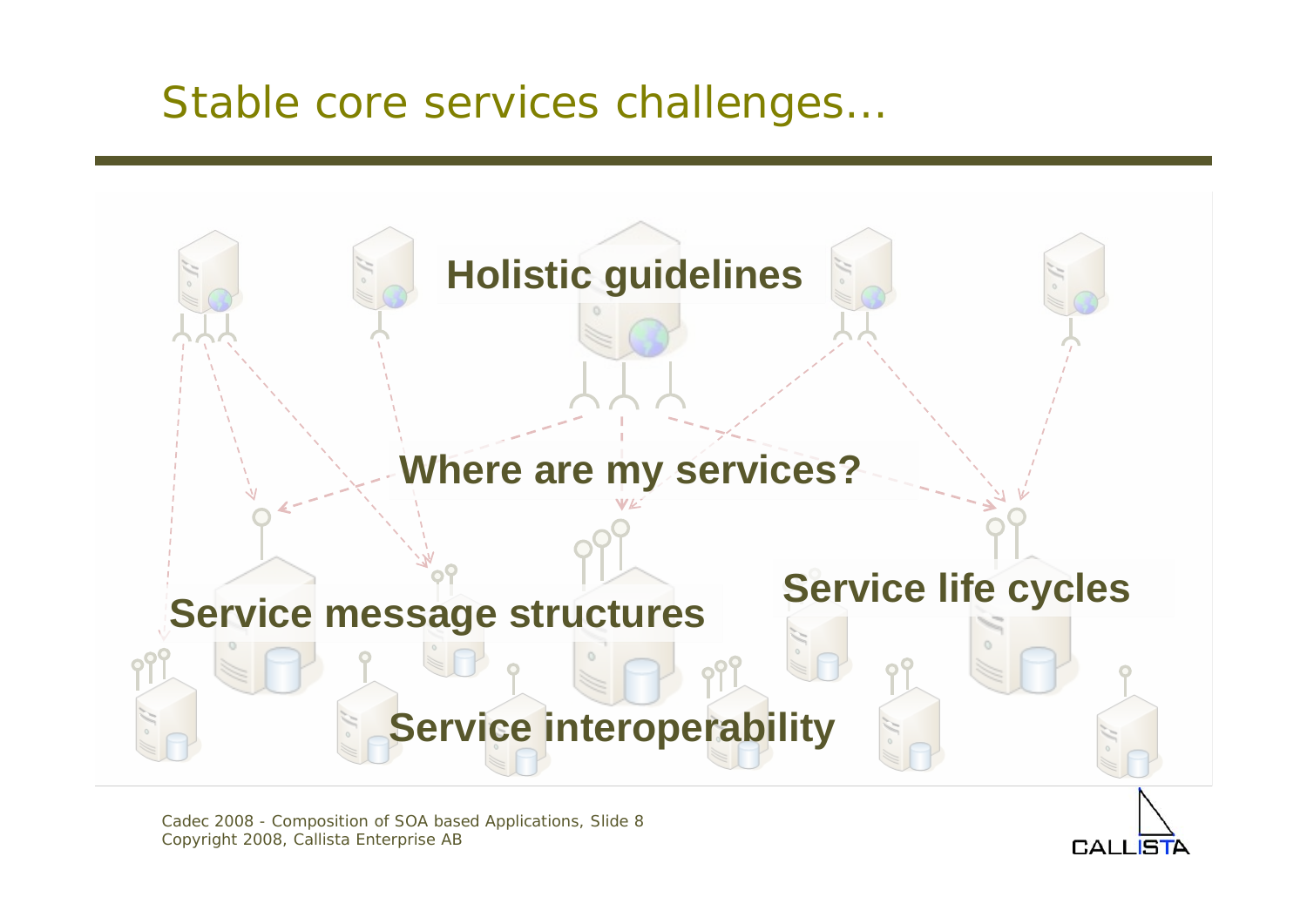### How to bring the values of SOA to the End Users?



End Users expects:

- 1.Fast development of new GUI
- 2. Quick adoption to changes in business processes
- $\Rightarrow$  **Agile development of Composite Applications**

WSDL and XML Schema

Cadec 2008 - Composition of SOA based Applications, Slide 9 Copyright 2008, Callista Enterprise AB

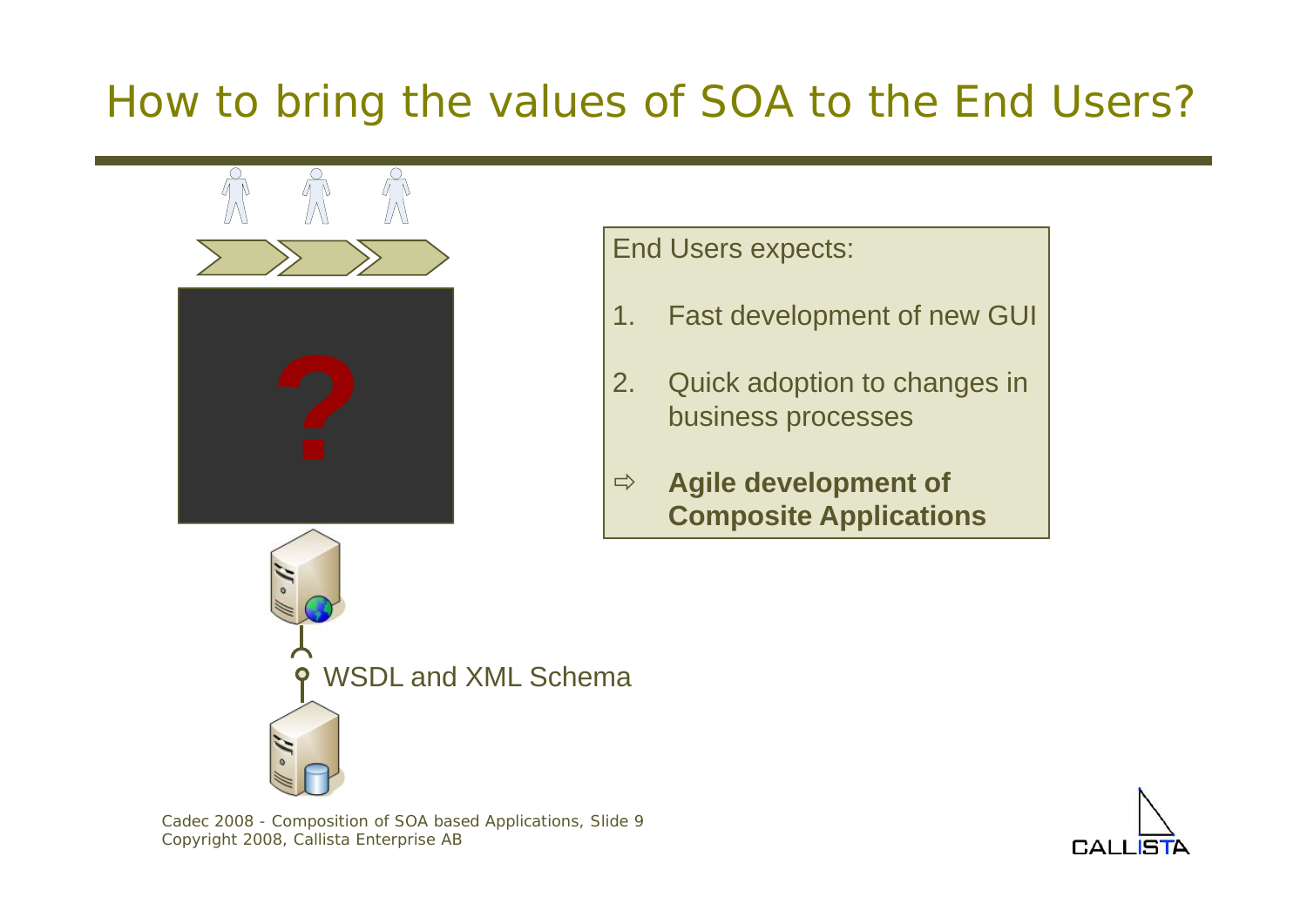### Sample application - SOA Technology

 $\bullet$ Seeking for innovation on how SOA can meet the End Users…

…we found one vendor driving innovation in this area

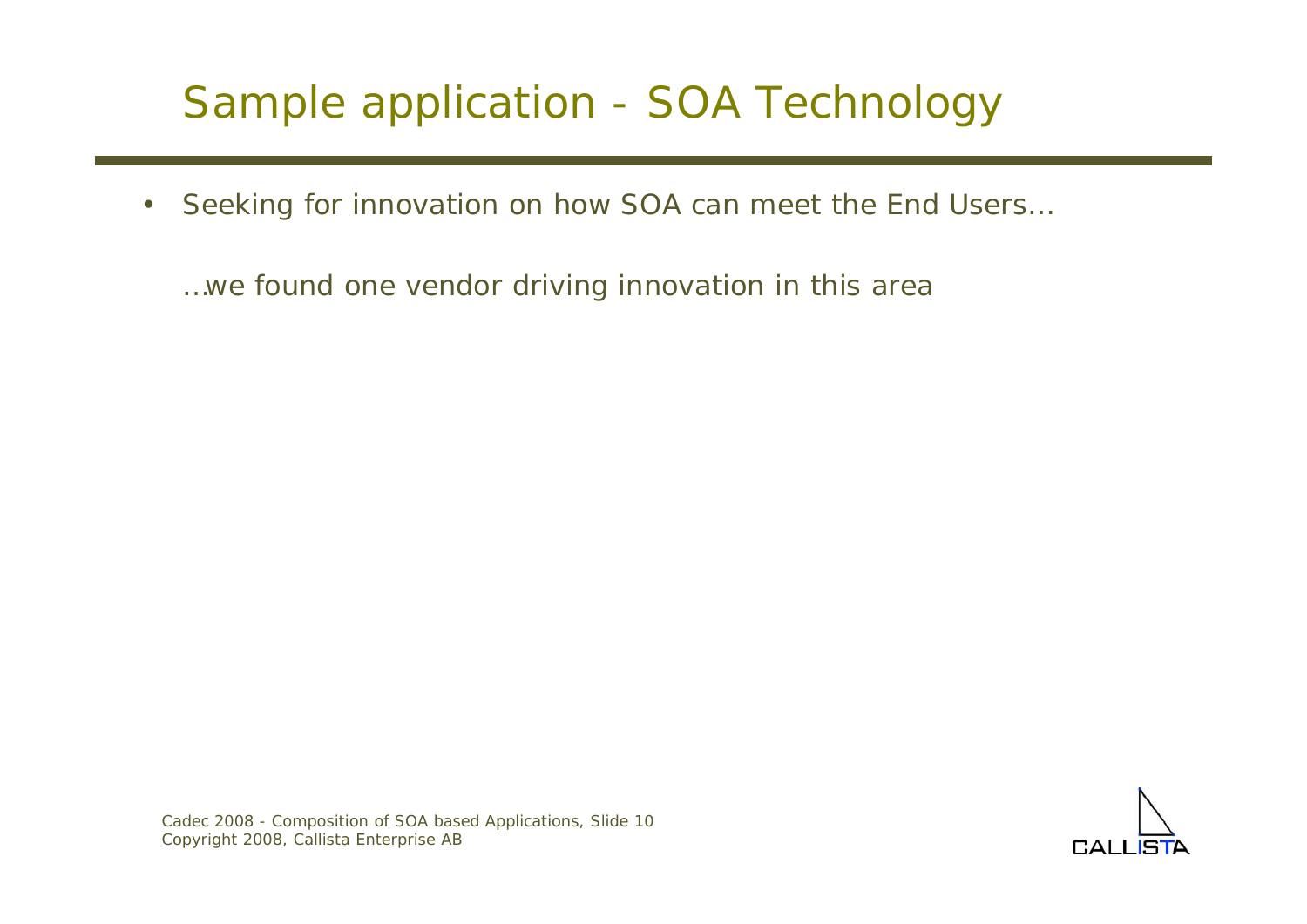### Sample application - SOA Technology

 $\bullet$ Seeking for innovation on how SOA can meet the End Users…

…we found one vendor driving innovation in this area

- $\bullet$  …that is SAP
	- SAP NetWeaver Composition Environment (CE) 7.1
		- Built on top of Java EE 5.0
		- Tooling based on Eclipse 3.3
		- Support for the latest WS-\* specs
		- Contains tools in all layers supporting agile development of composite applications based on a stable core of services
- $\bullet$ Conceptual demonstrations will be based on SAP NW CE 7.1



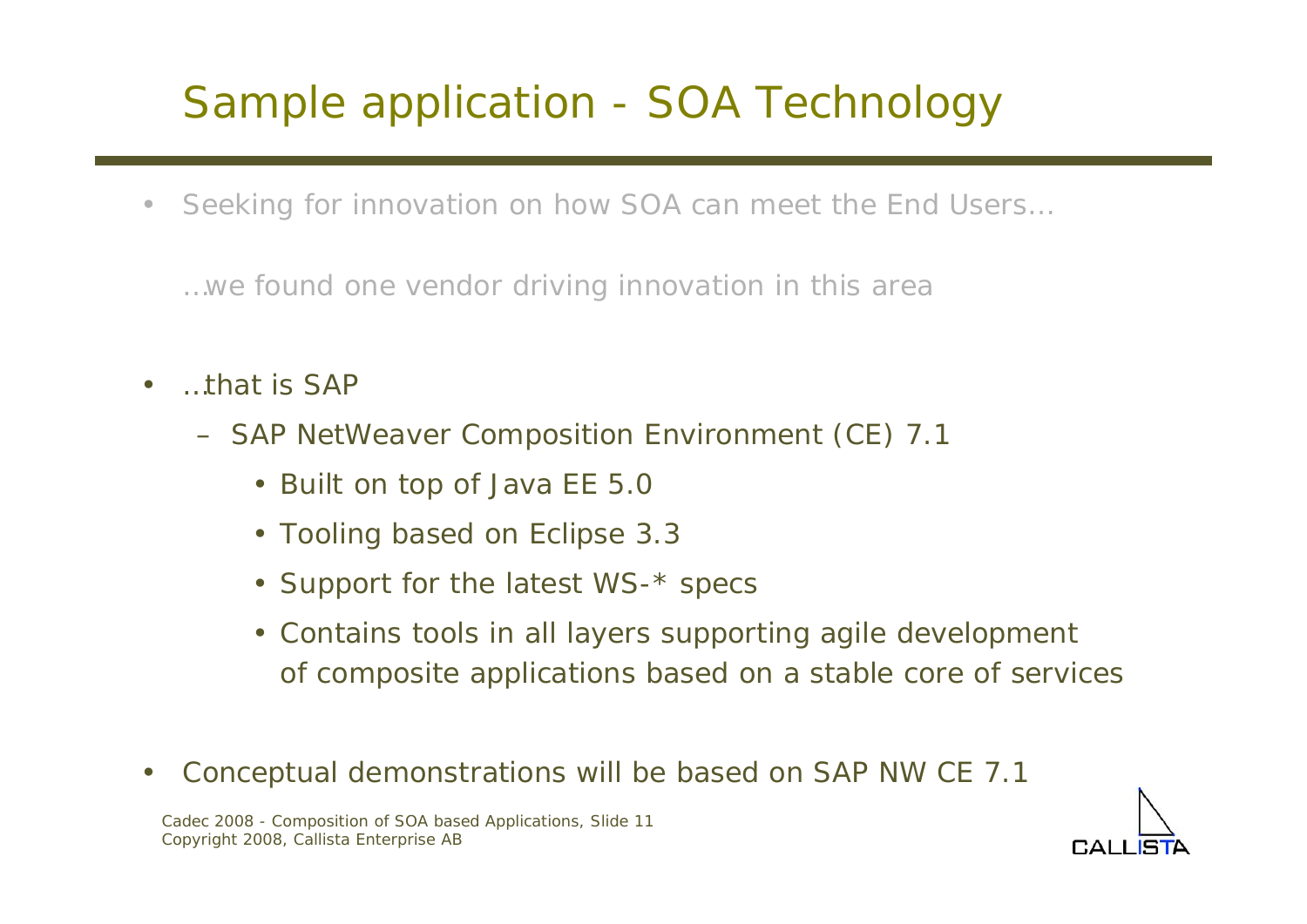### Agenda

- $\bullet$ Introduction
- $\bullet$  **Provisioning of stable core services**
	- **1. Service interoperability**
	- 2. Service message structures
	- 3. Service life cycles
	- 4. Where are my services?
	- 5. Holistic guidelines
- $\bullet$ Agile composition of service based applications
- $\bullet$ **Summary**

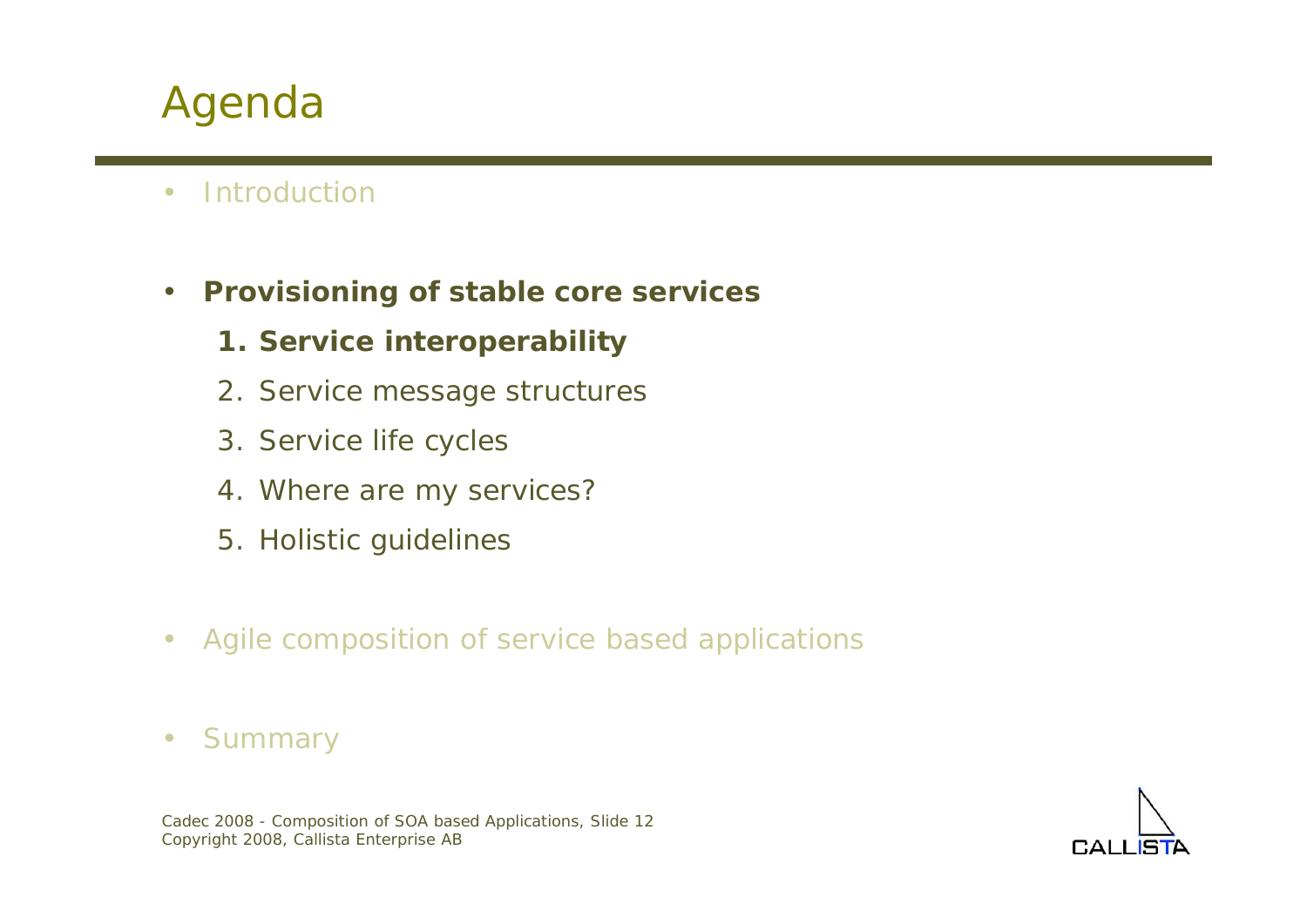### 1. Interoperability in a heterogeneous environment



Cadec 2008 - Composition of SOA based Applications, Slide 13 Copyright 2008, Callista Enterprise AB

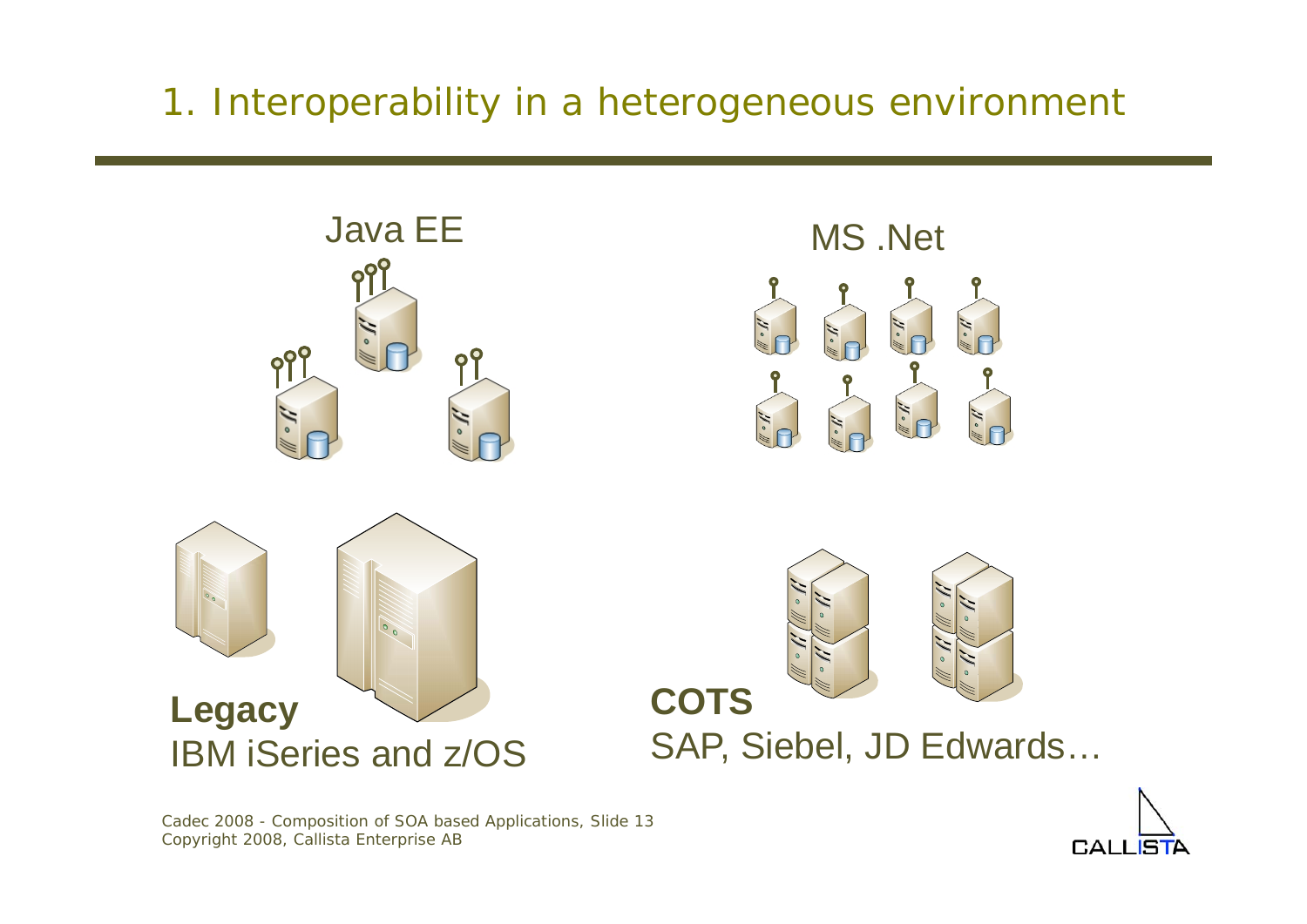### 1. WS – Death Star…



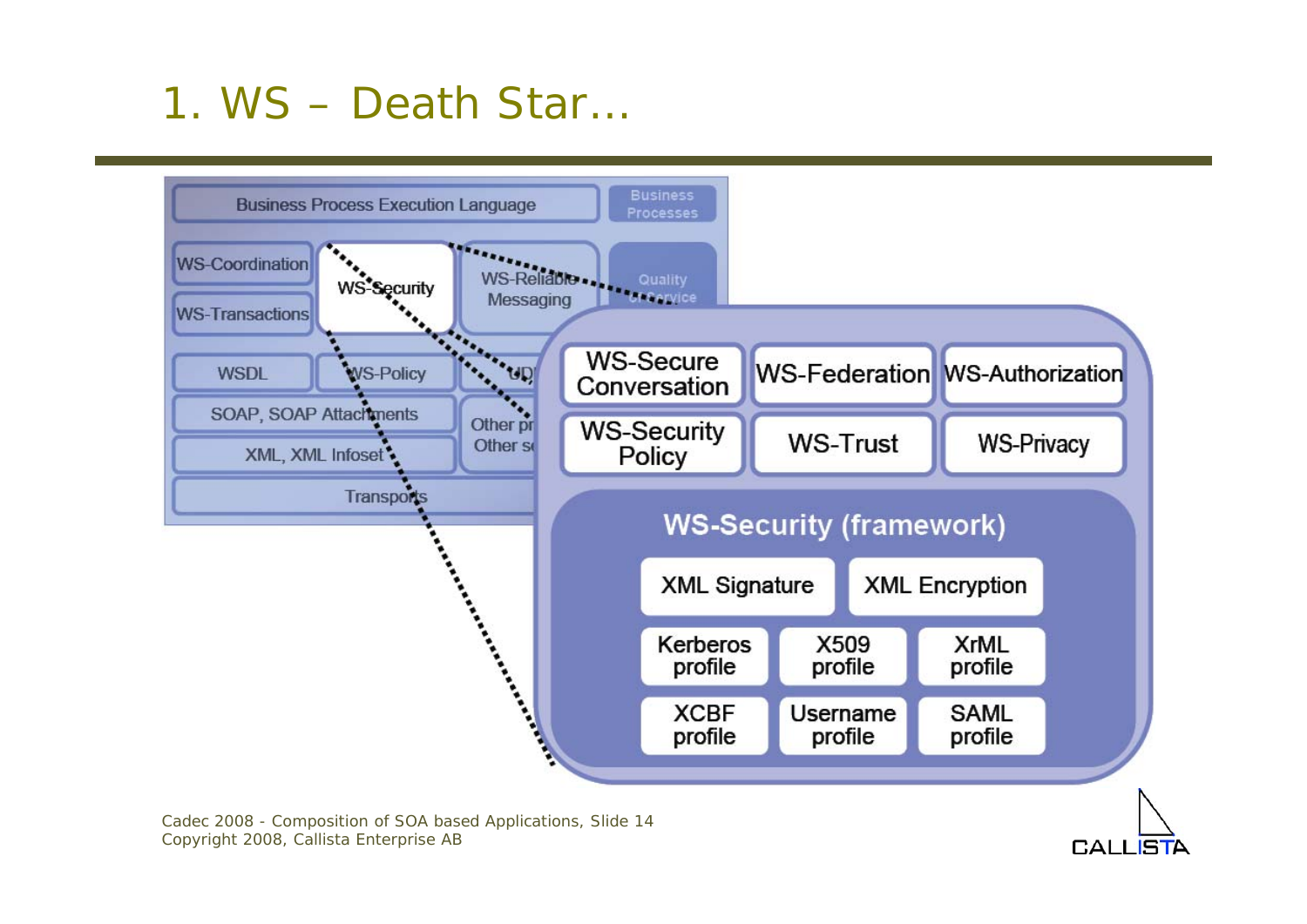### 1. WS – Death Star…



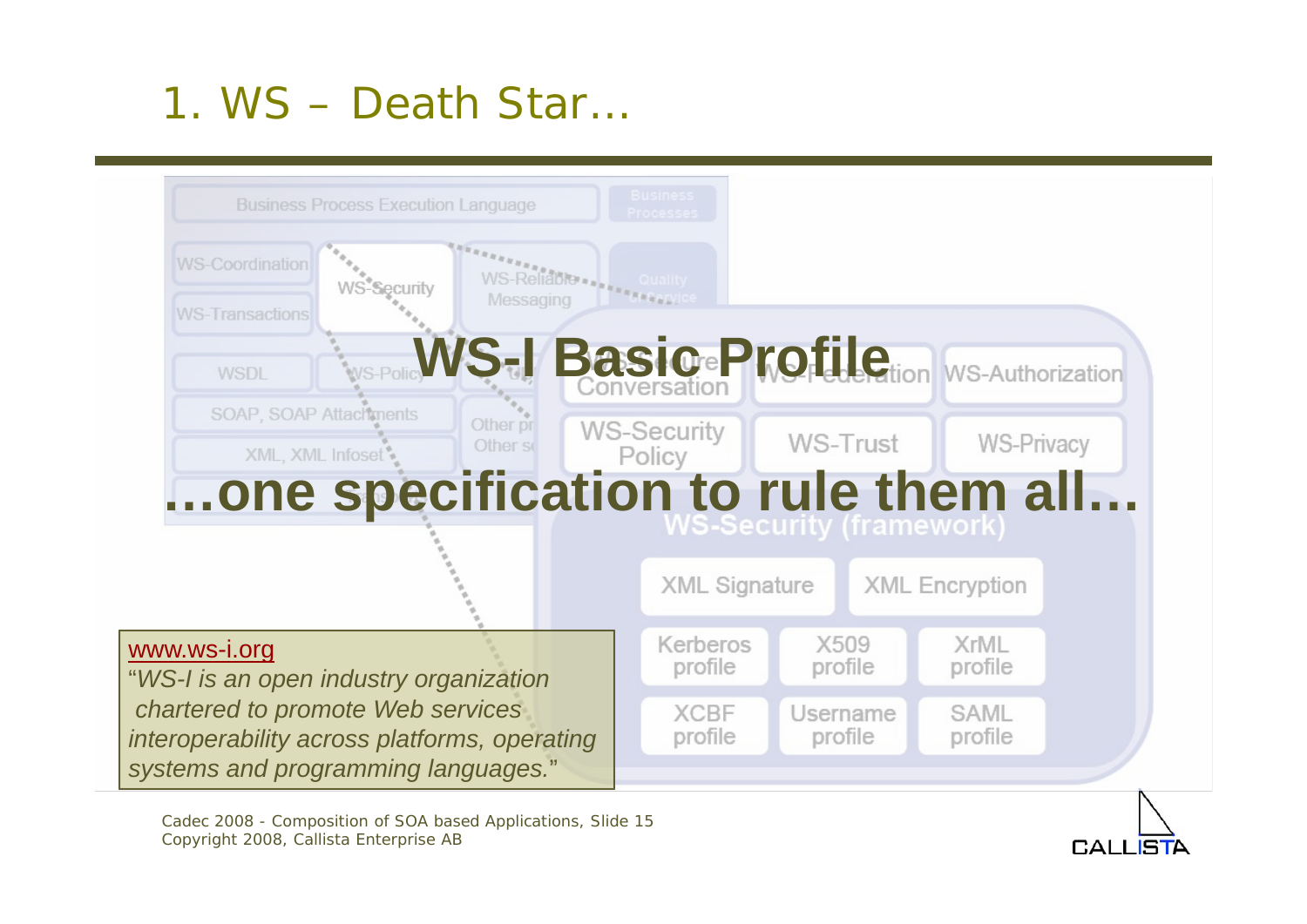### 1. WS – I profiles



Cadec 2008 - Composition of SOA based Applications, Slide 16 Copyright 2008, Callista Enterprise AB

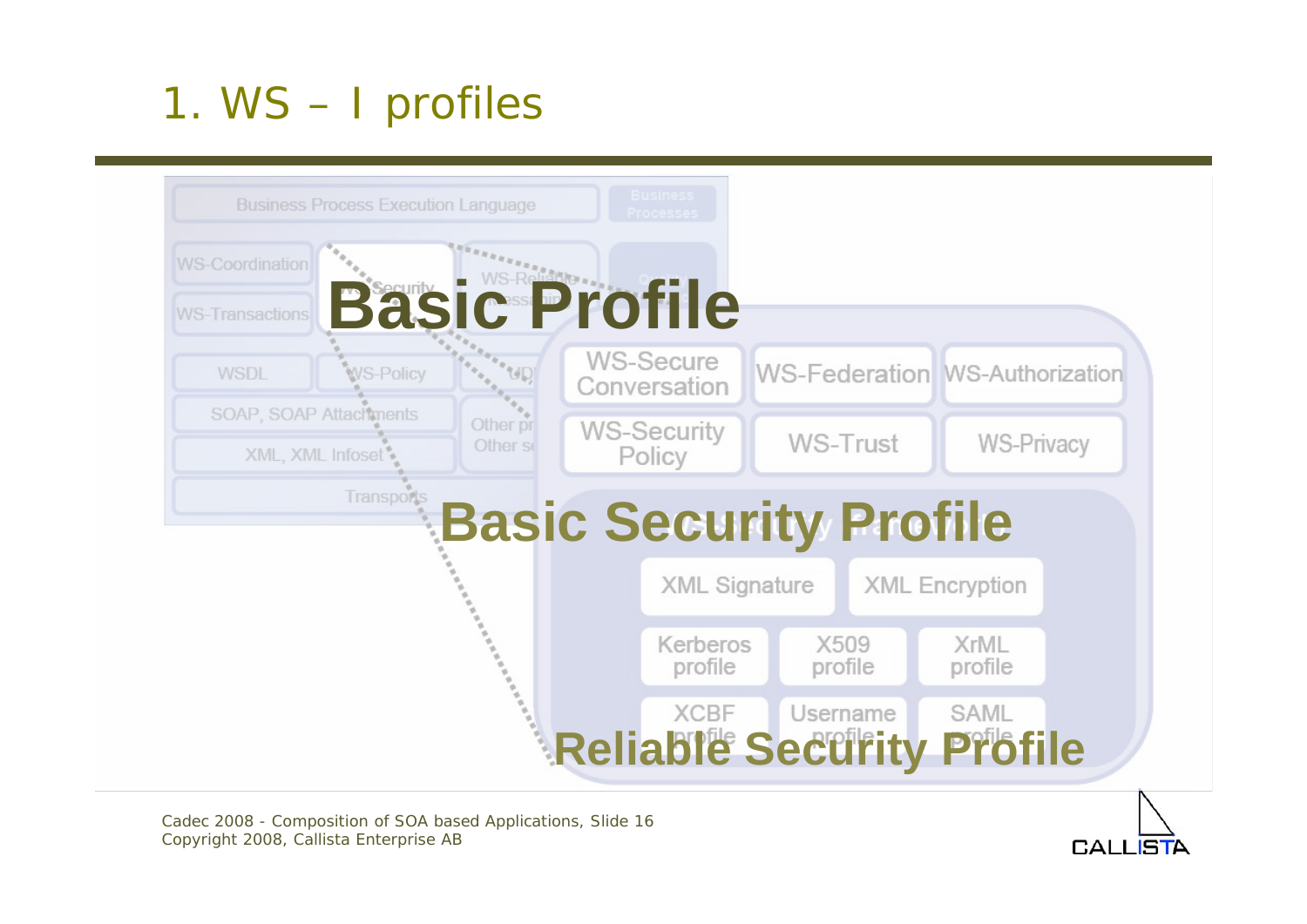### Agenda

- $\bullet$ Introduction
- $\bullet$  **Provisioning of stable core services**
	- 1. Service interoperability
	- **2. Service message structures**
	- 3. Service life cycles
	- 4. Where are my services?
	- 5. Holistic guidelines
- $\bullet$ Agile composition of service based applications
- $\bullet$ **Summary**

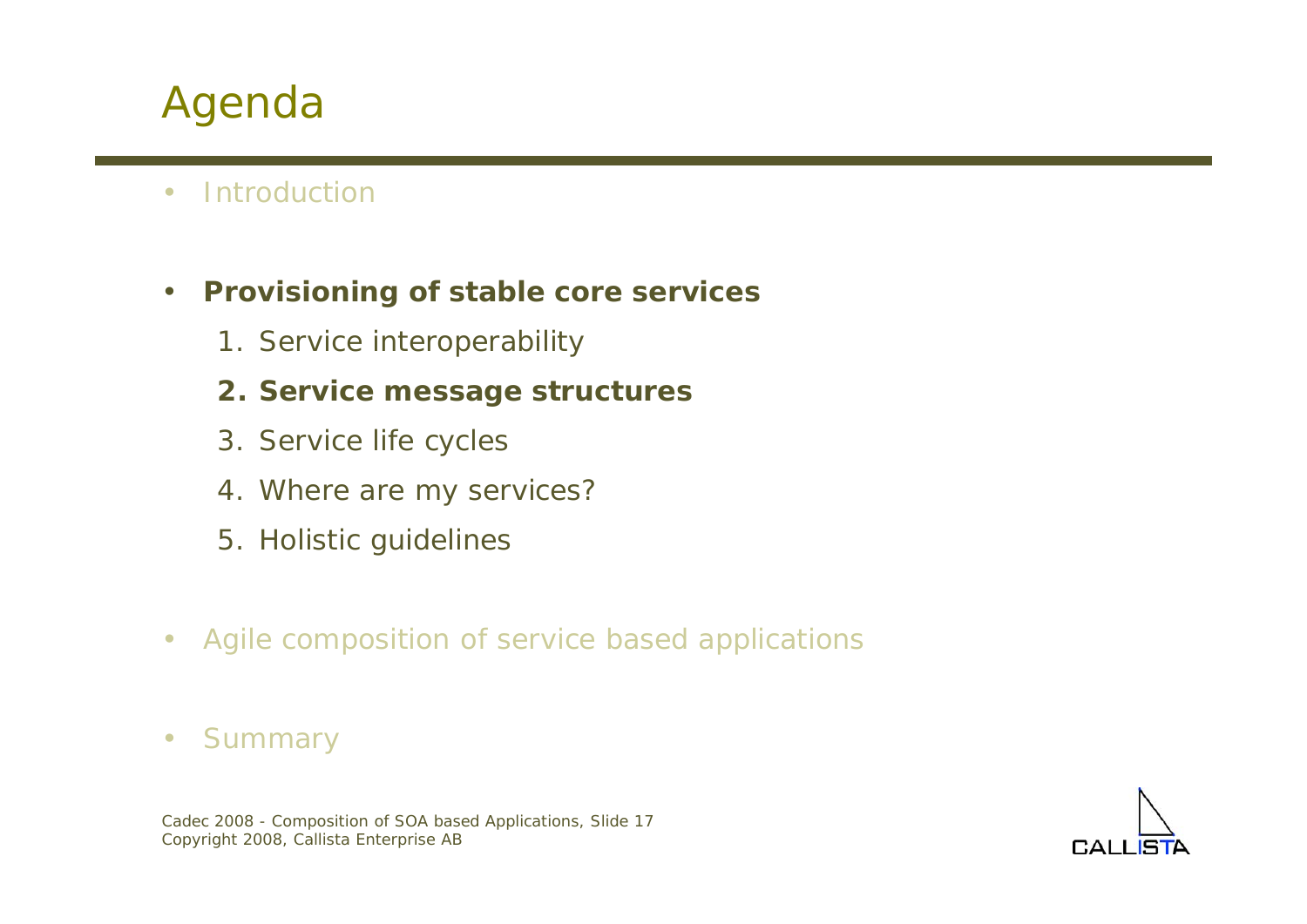### 2. Service message structures



Cadec 2008 - Composition of SOA based Applications, Slide 18 Copyright 2008, Callista Enterprise AB

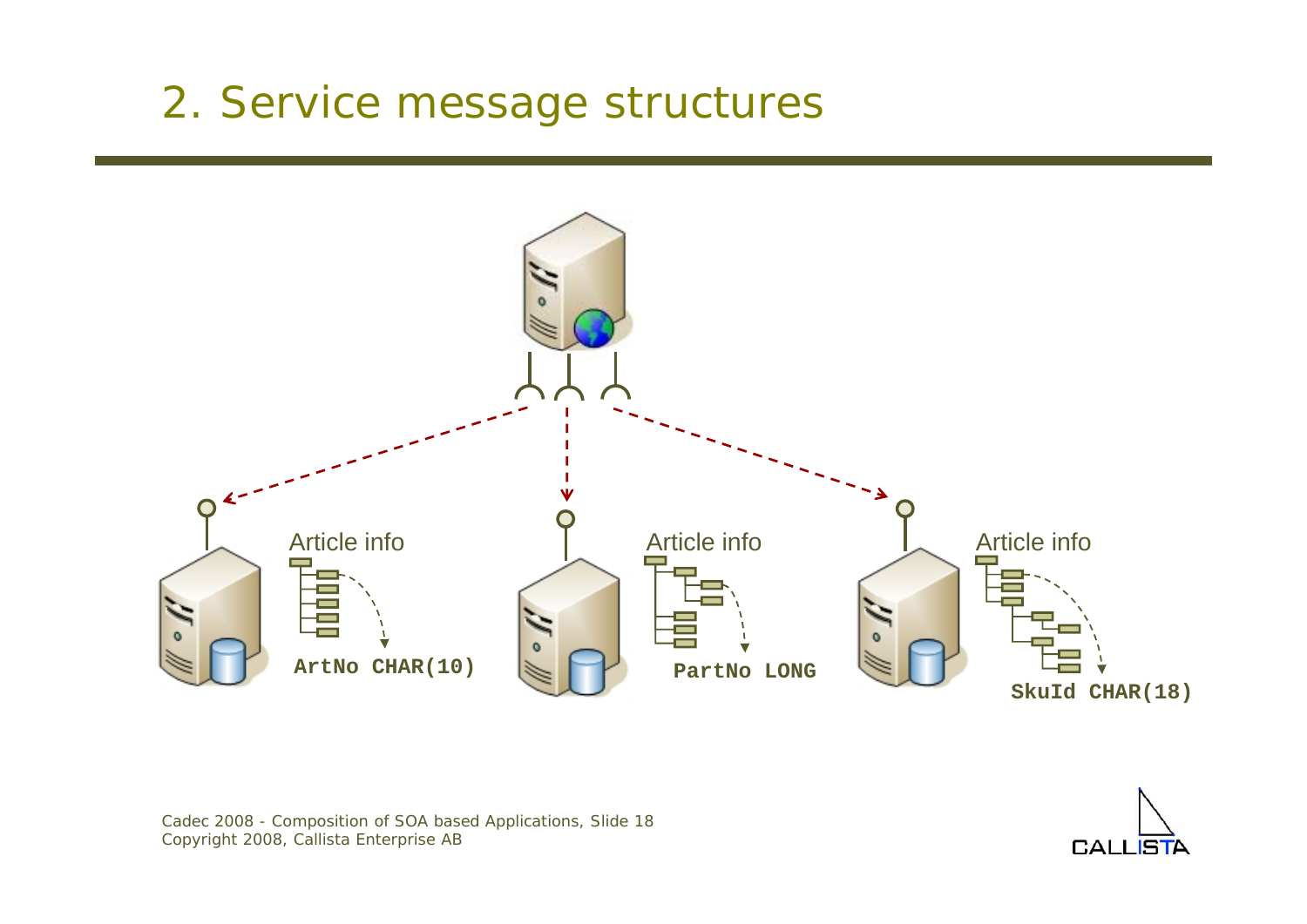### 2. Service message structures



$$
\bigcap_{\text{GALL} \text{STA}}
$$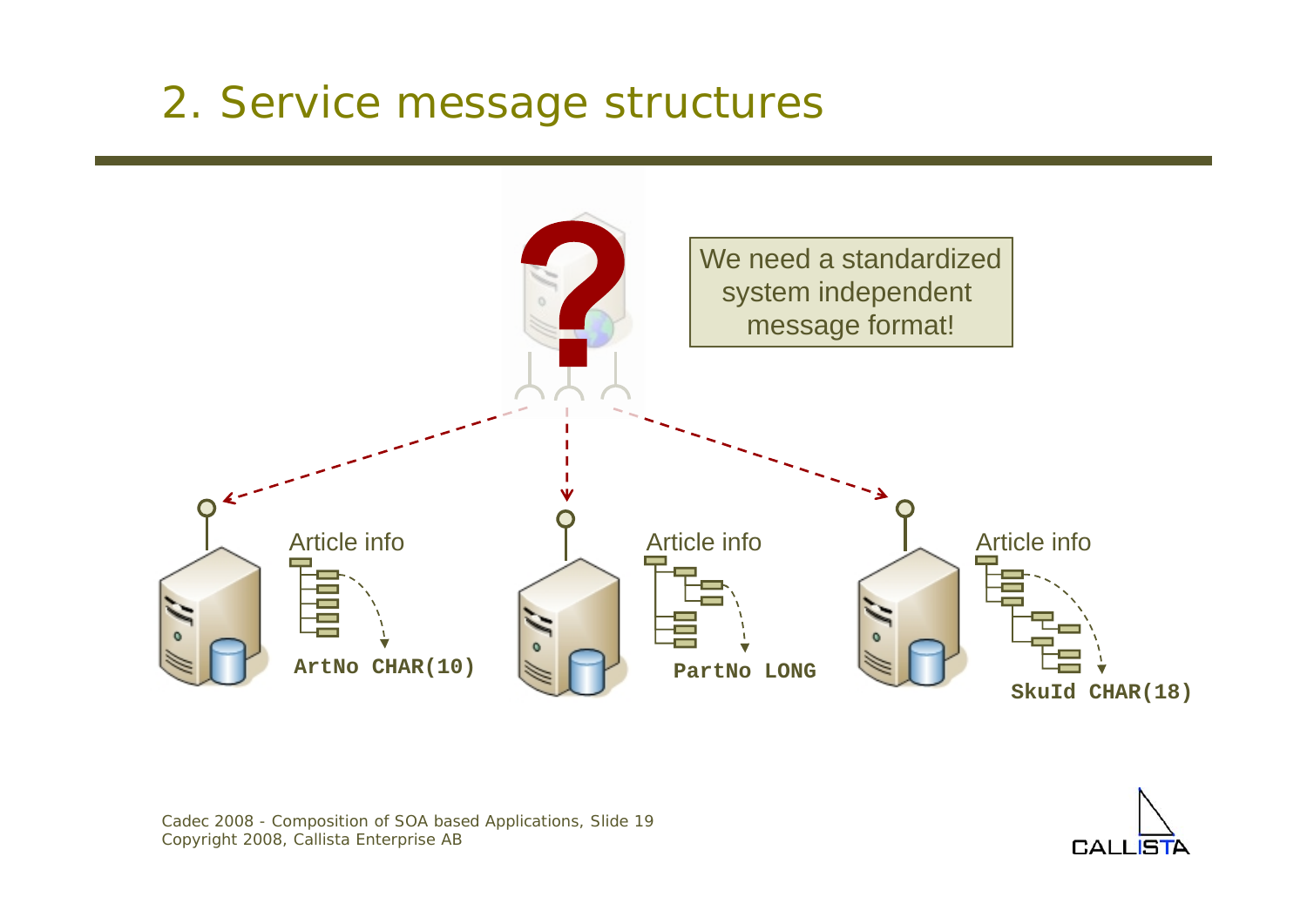### 2. Canonical Message Formats



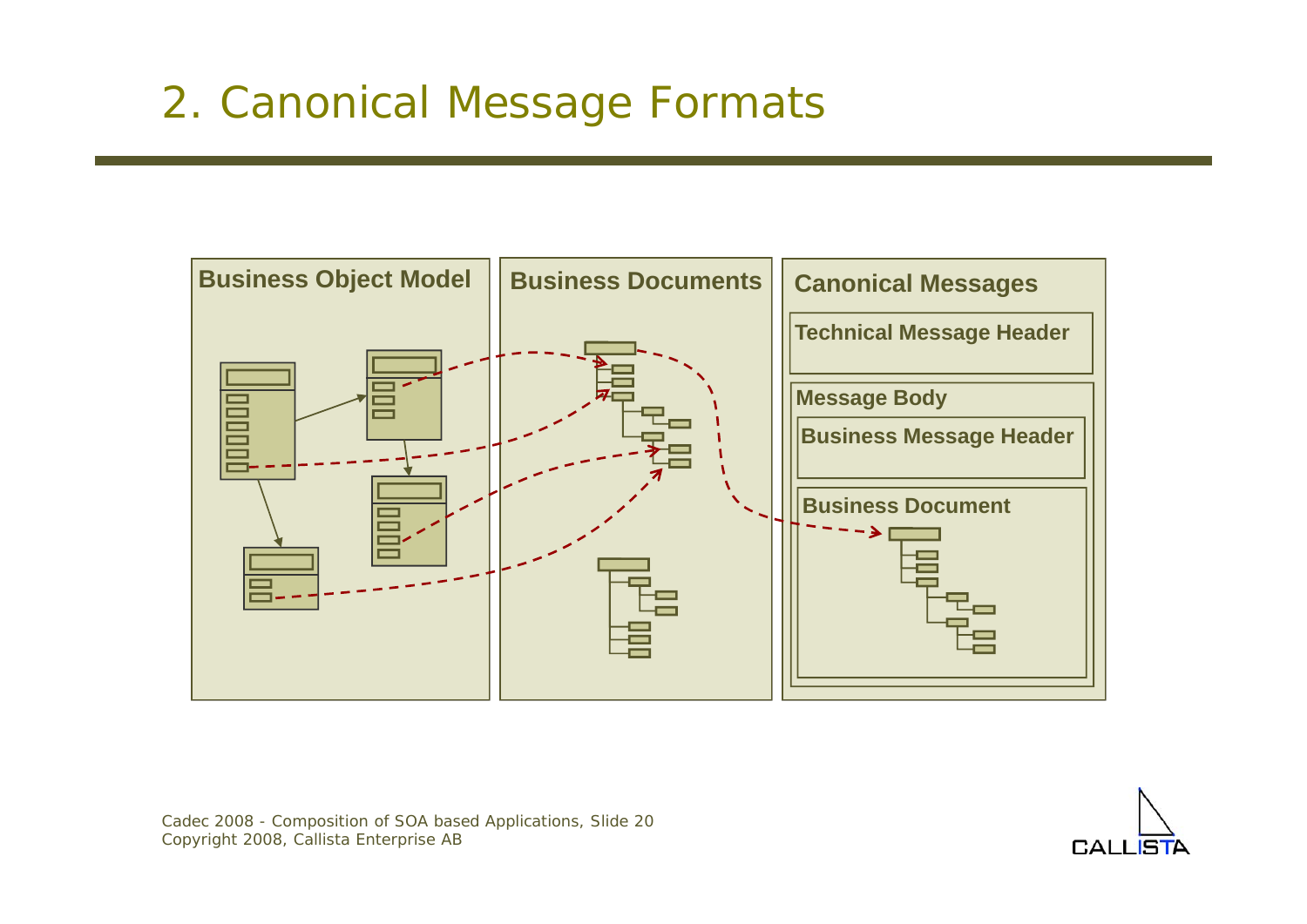### 2. Canonical service message structures



Cadec 2008 - Composition of SOA based Applications, Slide 21 Copyright 2008, Callista Enterprise AB

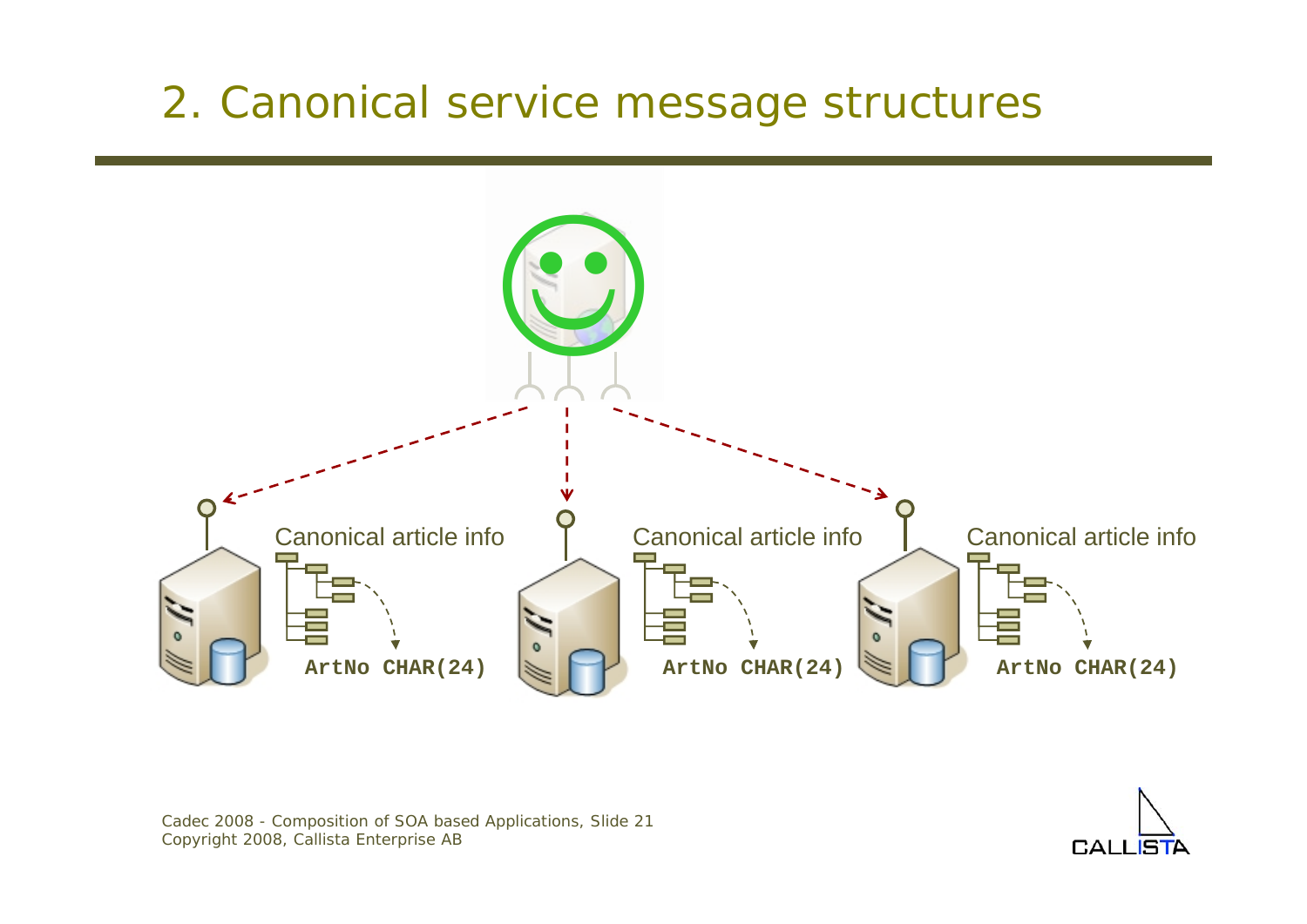### Agenda

 $\bullet$ Introduction

#### $\bullet$ **Provisioning of stable core services**

- 1. Service interoperability
- 2. Service message structures
- **3. Service life cycles**
- 4. Where are my services?
- 5. Holistic guidelines
- $\bullet$ Agile composition of service based applications
- $\bullet$ **Summary**

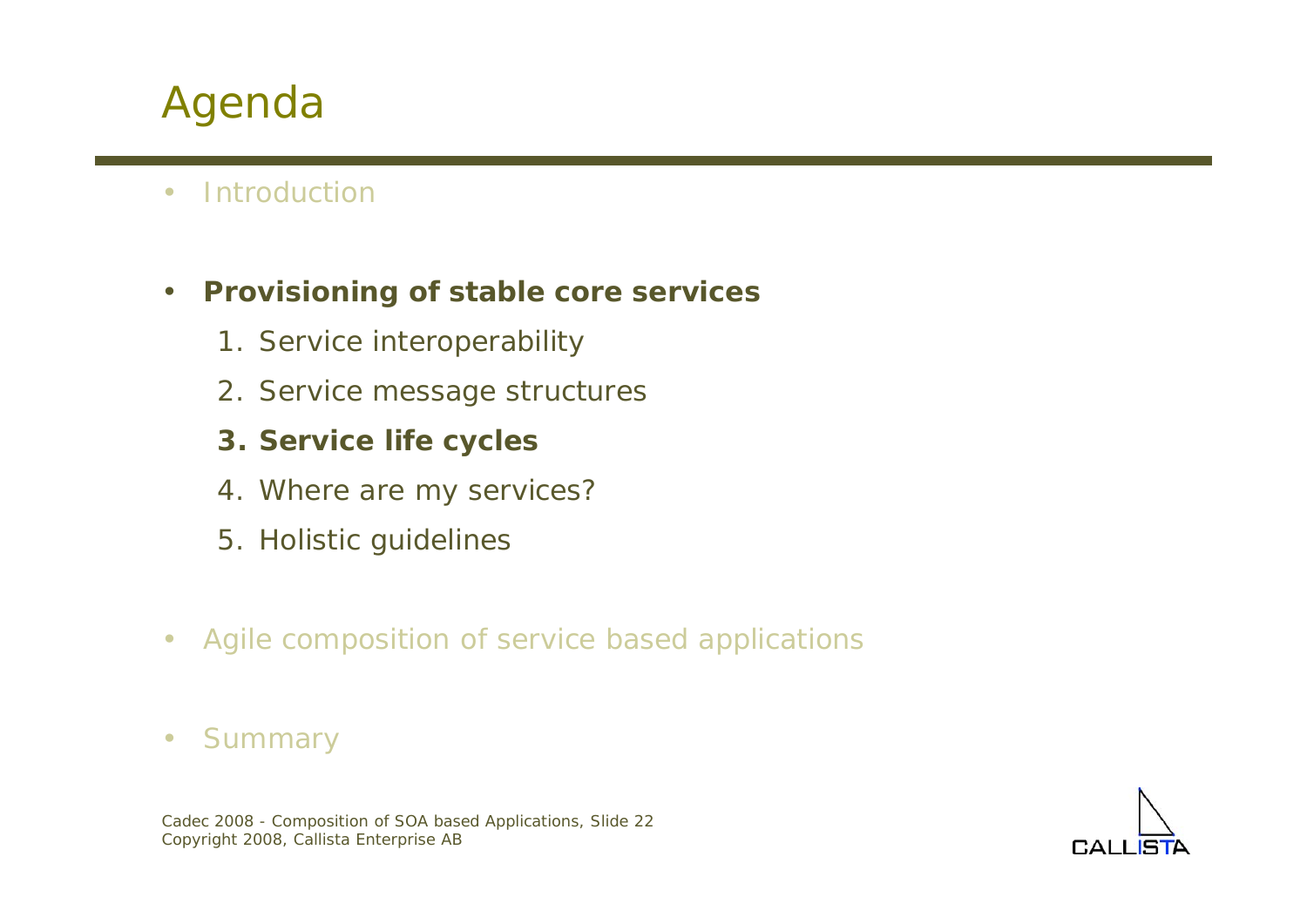### 3. Service life cycles



Cadec 2008 - Composition of SOA based Applications, Slide 23 Copyright 2008, Callista Enterprise AB

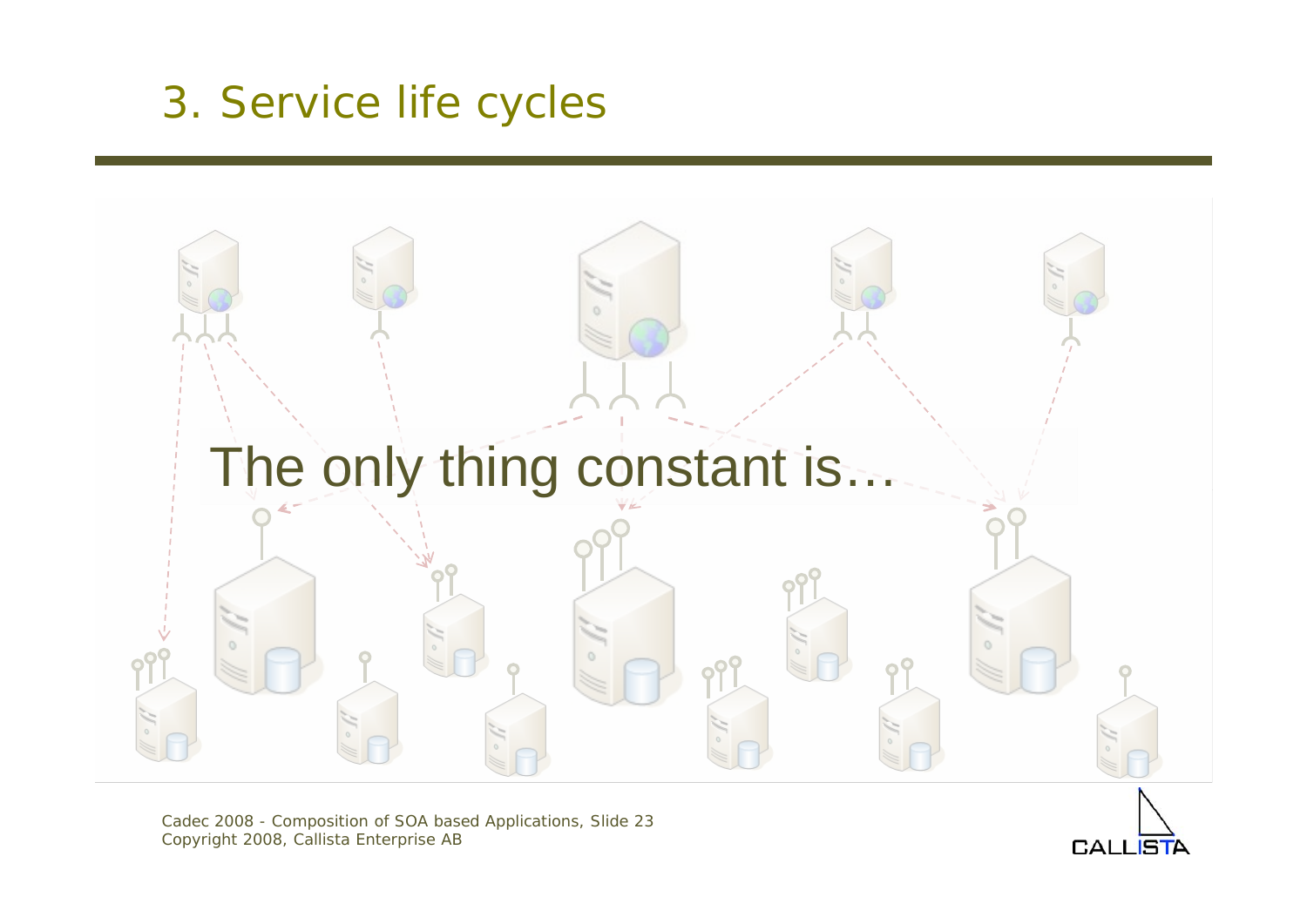### 3. Service life cycles



Cadec 2008 - Composition of SOA based Applications, Slide 24 Copyright 2008, Callista Enterprise AB

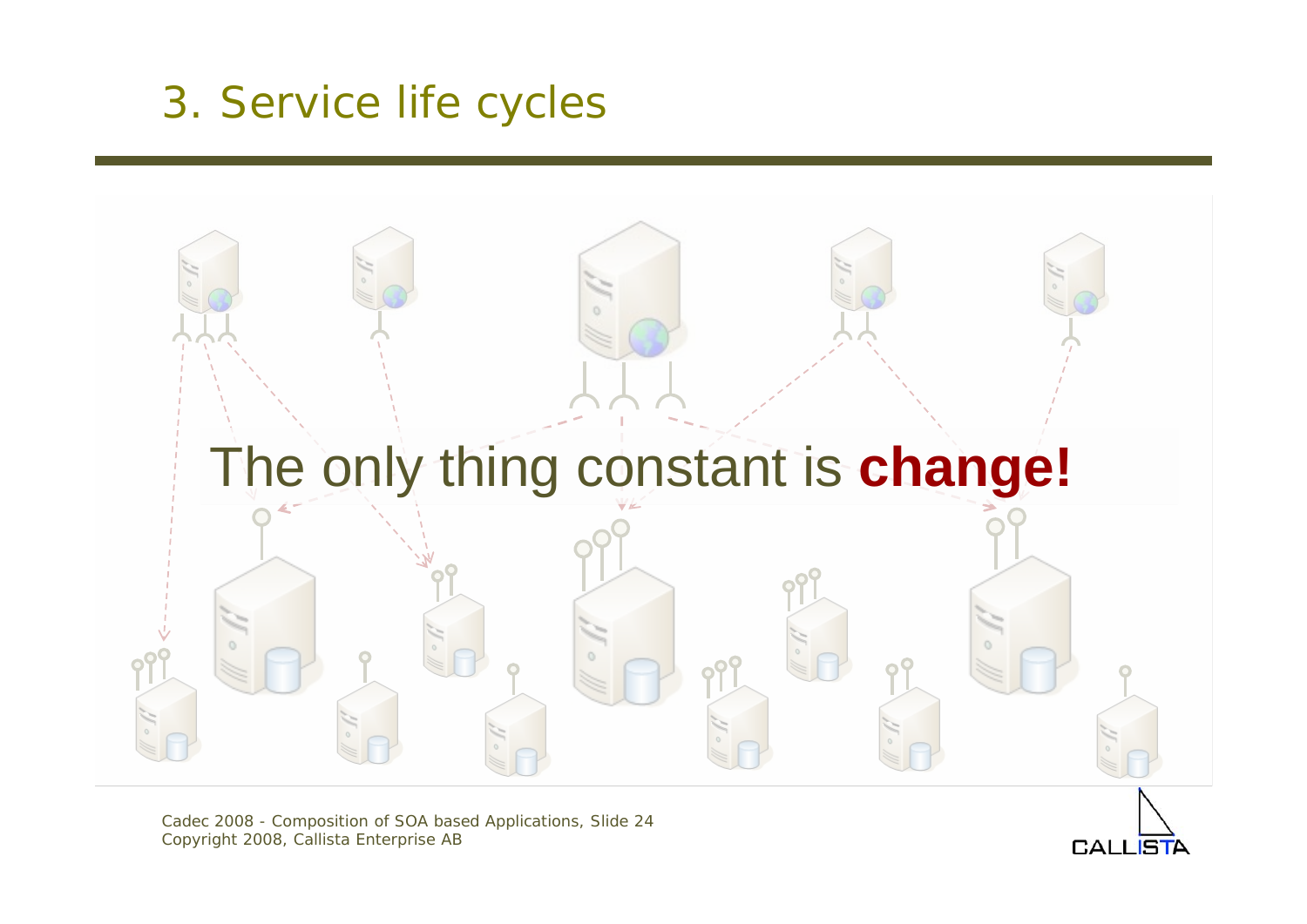### 3. Service life cycles

- • Services needs to evolve and change over time
	- Requires new versions of services
	- Both backward compatible and non-compatible versions
- $\bullet$  Important to establish a common version policy for services
	- Canonical Message Formats can provide a common solution

- **NOTE:** Sample XML mechanisms to use in WSDL
	- XML Schema Any elements to define "extension points"
	- Version number in XML namespaces

Cadec 2008 - Composition of SOA based Applications, Slide 25 Copyright 2008, Callista Enterprise AB

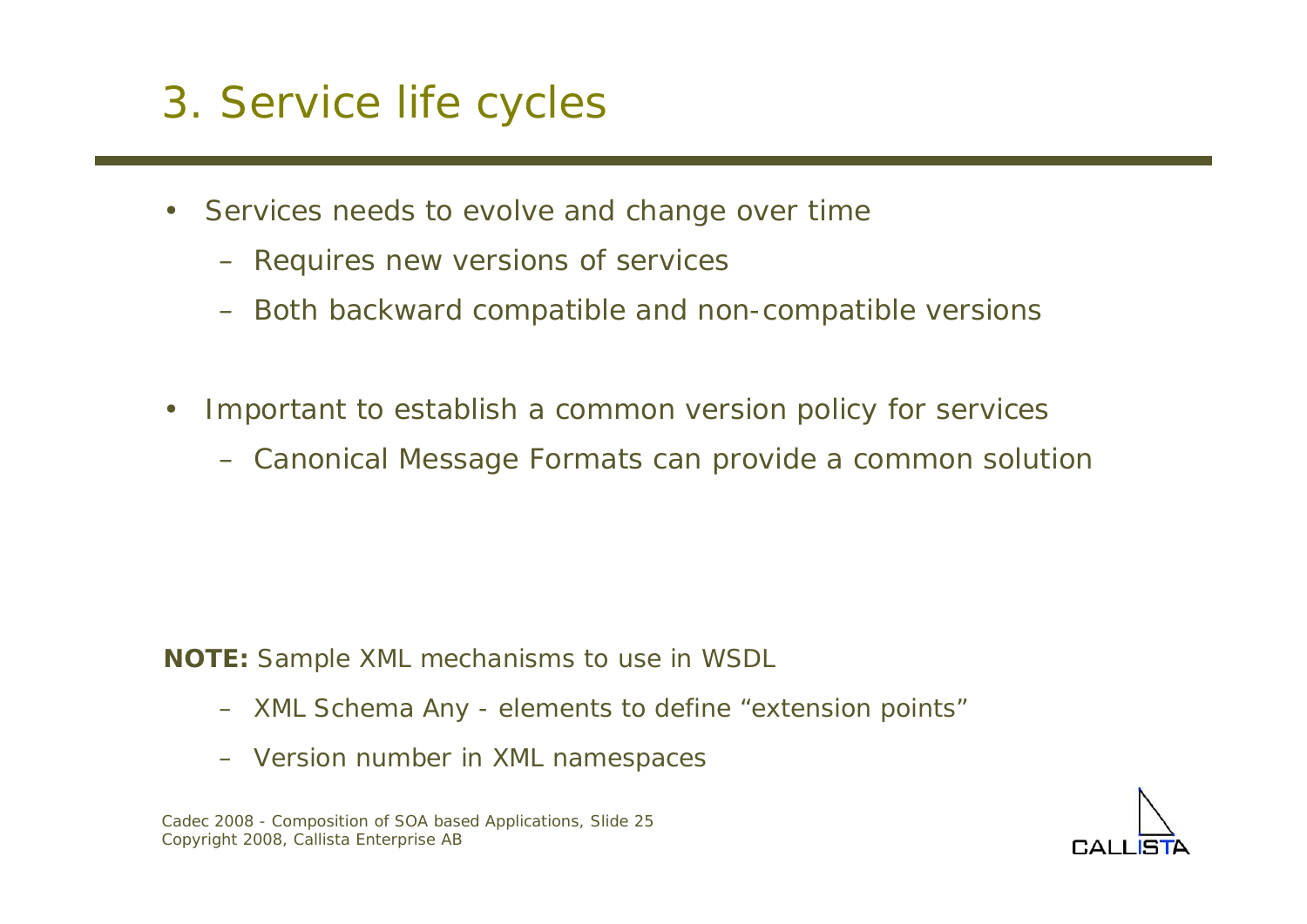### Agenda

 $\bullet$ Introduction

#### $\bullet$ **Provisioning of stable core services**

- 1. Service interoperability
- 2. Service message structures
- 3. Service life cycles
- **4. Where are my services?**
- 5. Holistic guidelines
- $\bullet$ Agile composition of service based applications
- $\bullet$ **Summary**



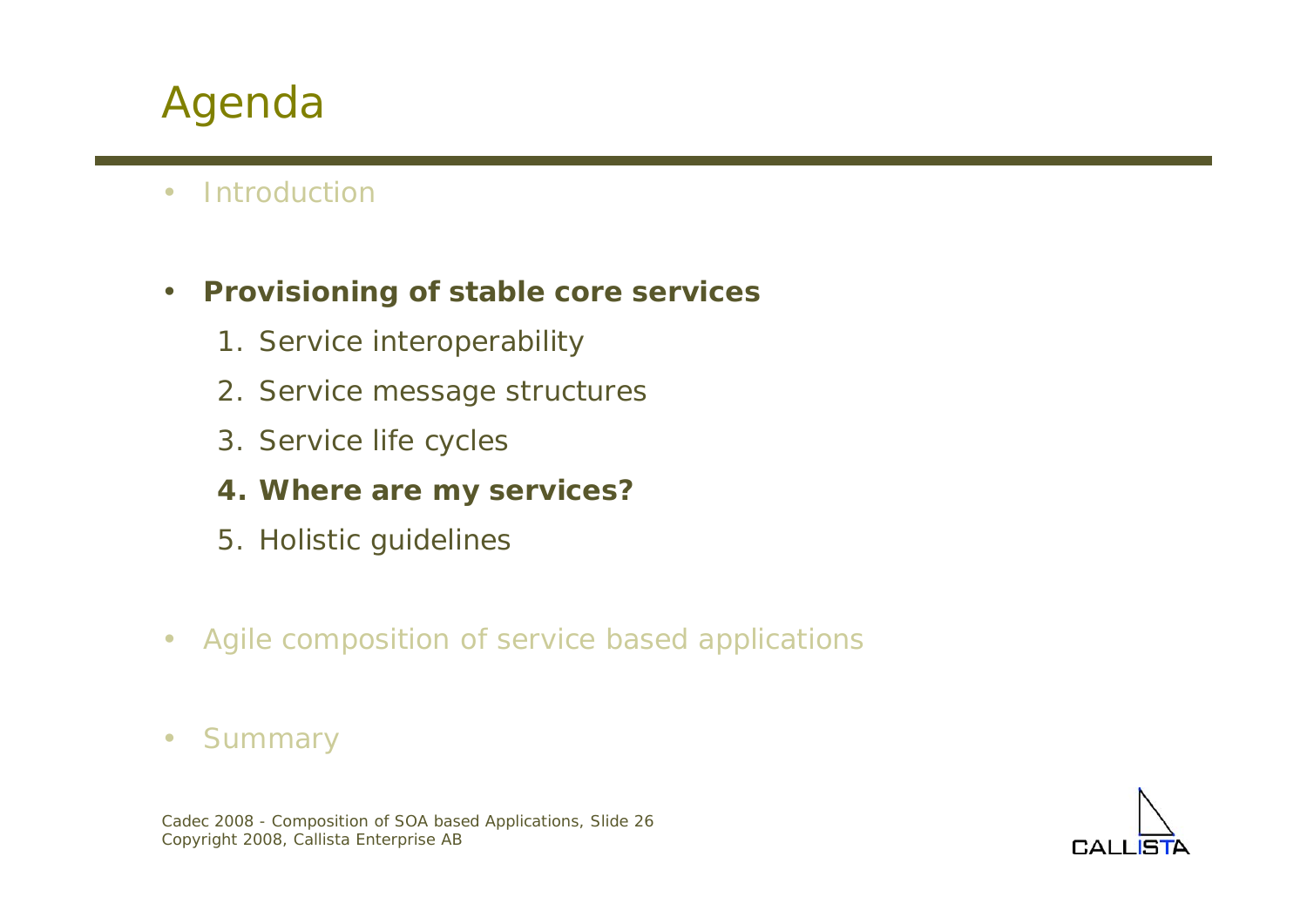### 4. Where are my services?



Cadec 2008 - Composition of SOA based Applications, Slide 27 Copyright 2008, Callista Enterprise AB

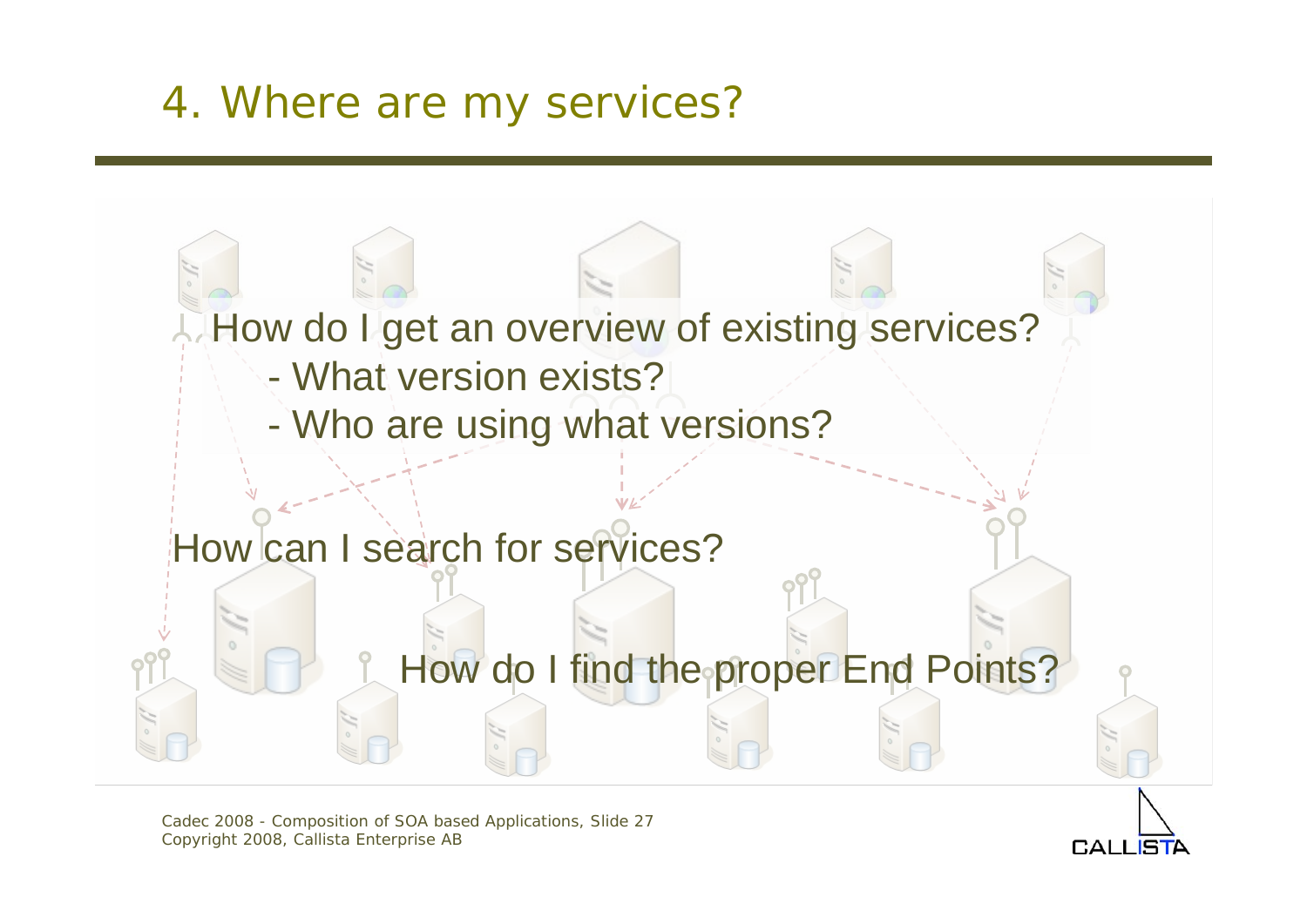## 4. Service Registry

- •A central repository for discovery and governance of services
- • Development – Service Consumption
	- Development tool typically integrate with Service Registry to create client proxies
- • Run Time – Deployment Information
	- Client proxies uses the Service Registry in runtime to lookup the actual service End Point
- •Standards: UDDI and WSIL
- •**DEMO:** Create a Web Service proxy using the Service Registry!

Cadec 2008 - Composition of SOA based Applications, Slide 28 Copyright 2008, Callista Enterprise AB



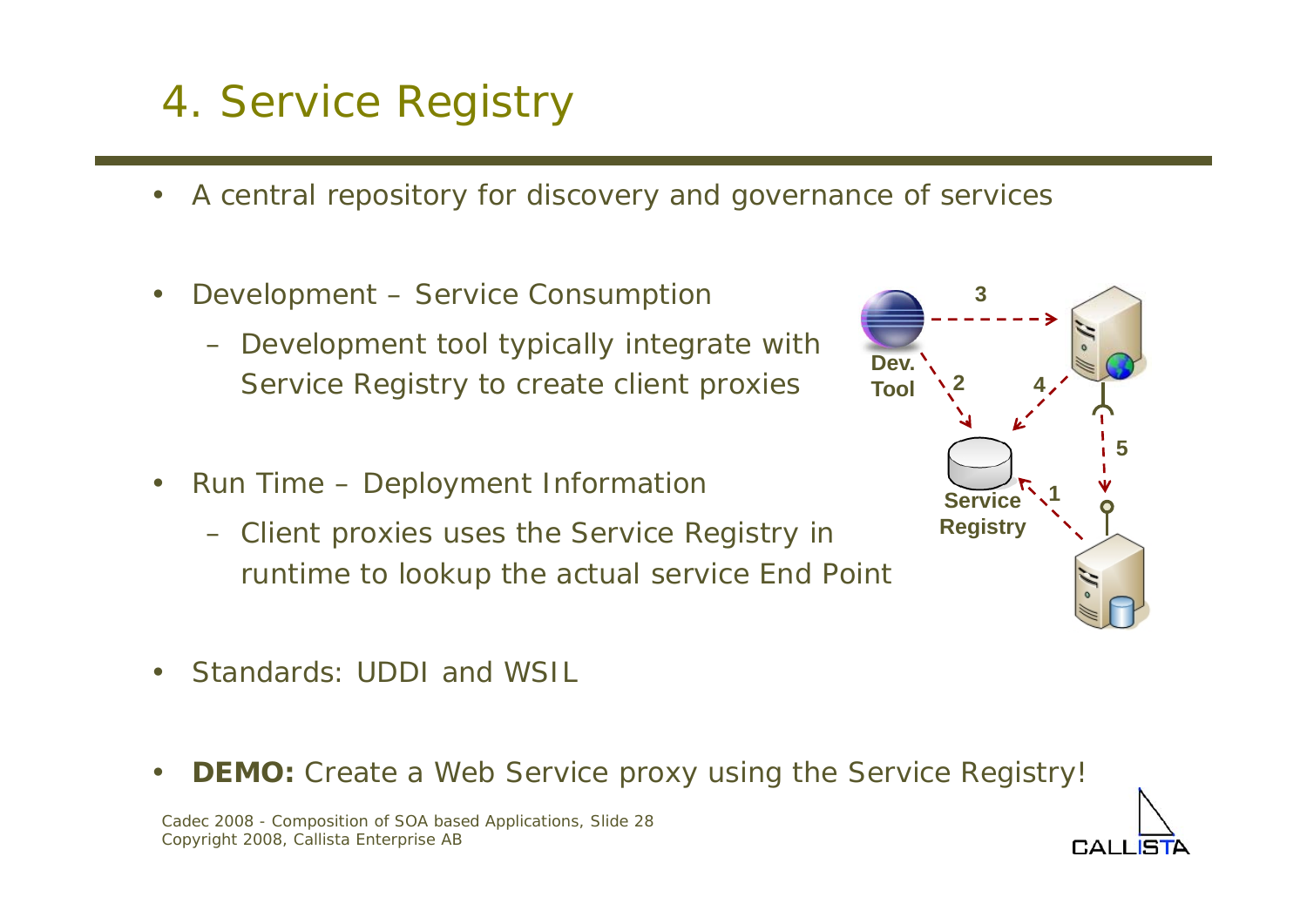### Agenda

 $\bullet$ Introduction

#### $\bullet$ **Provisioning of stable core services**

- 1. Service interoperability
- 2. Service message structures
- 3. Service life cycles
- 4. Where are my services?
- **5. Holistic guidelines**
- $\bullet$ Agile composition of service based applications
- $\bullet$ **Summary**



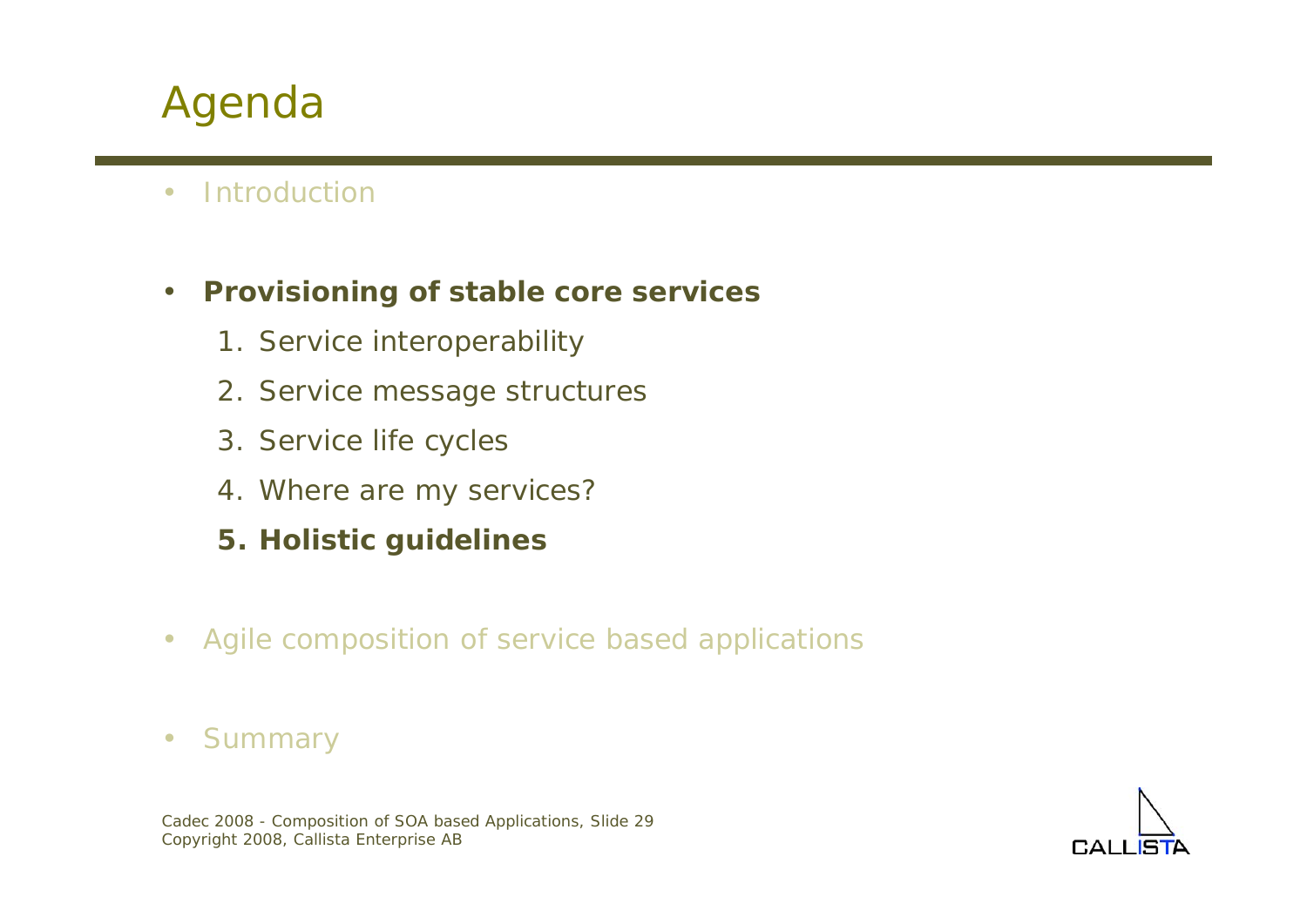### 5. Holistic guidelines

- • SOA Governance
	- Central organization that guide and support the usage of SOA
		- Context given by existing Enterprise Architecture
- • Promotes
	- Business value of SOA benefits
	- Proper use/re-use of services
	- Safeguard SOA projects
	- Accelerate learning curve

"*Governance refers to the processes an enterprise puts in place to make sure things are done right — that is, in accordance with best practices, architectural principles, legal and industry regulations and other factors."*

*"SOA Governance refers to the process used to govern adoption and implementation of SOA*"

- Anne Thomas Mannes, Burton Group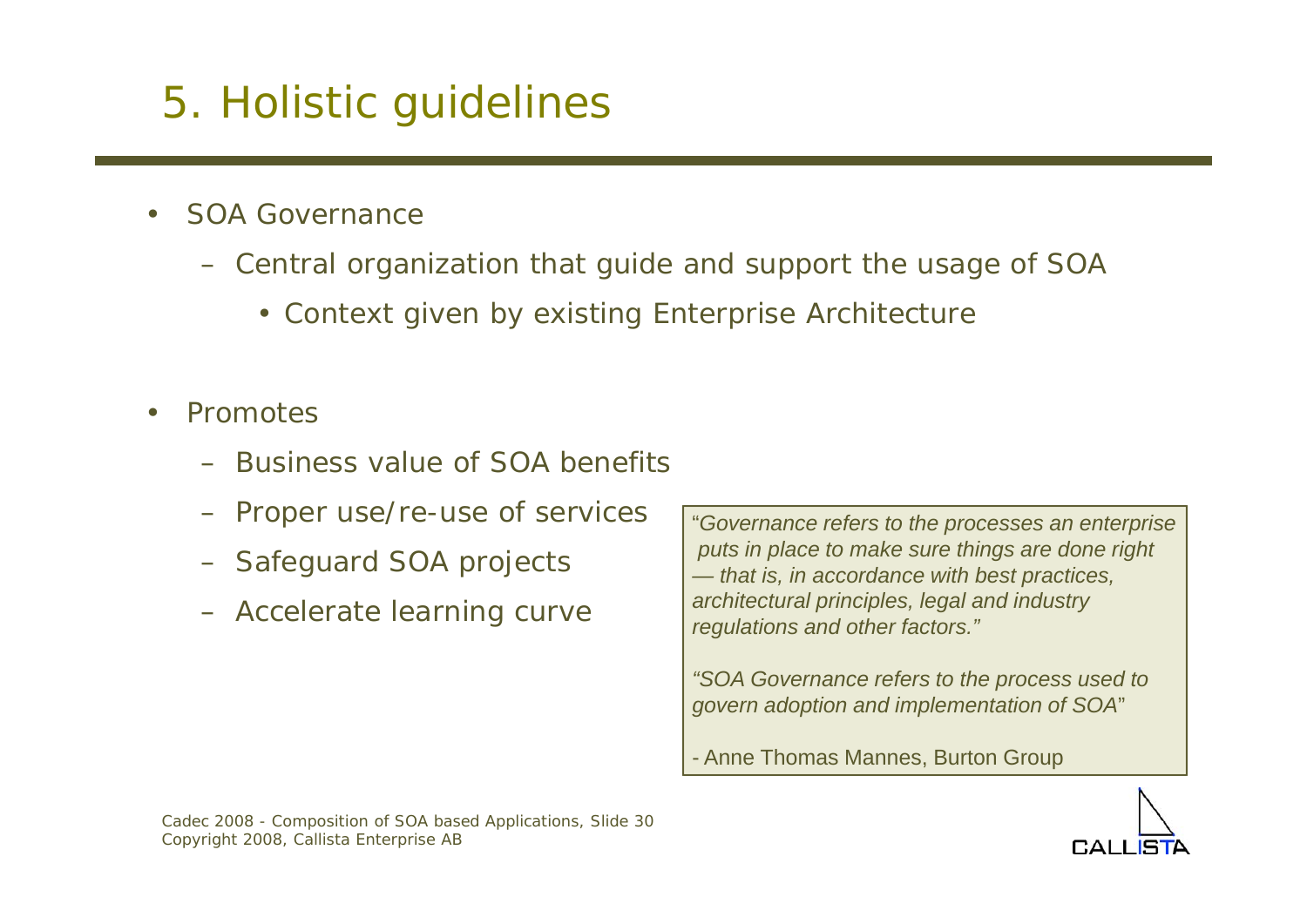

- •**Introduction**
- $\bullet$ Provisioning of stable core services
- •**Agile composition of service based applications**
- •**Summary**



Cadec 2008 - Composition of SOA based Applications, Slide 31 Copyright 2008, Callista Enterprise AB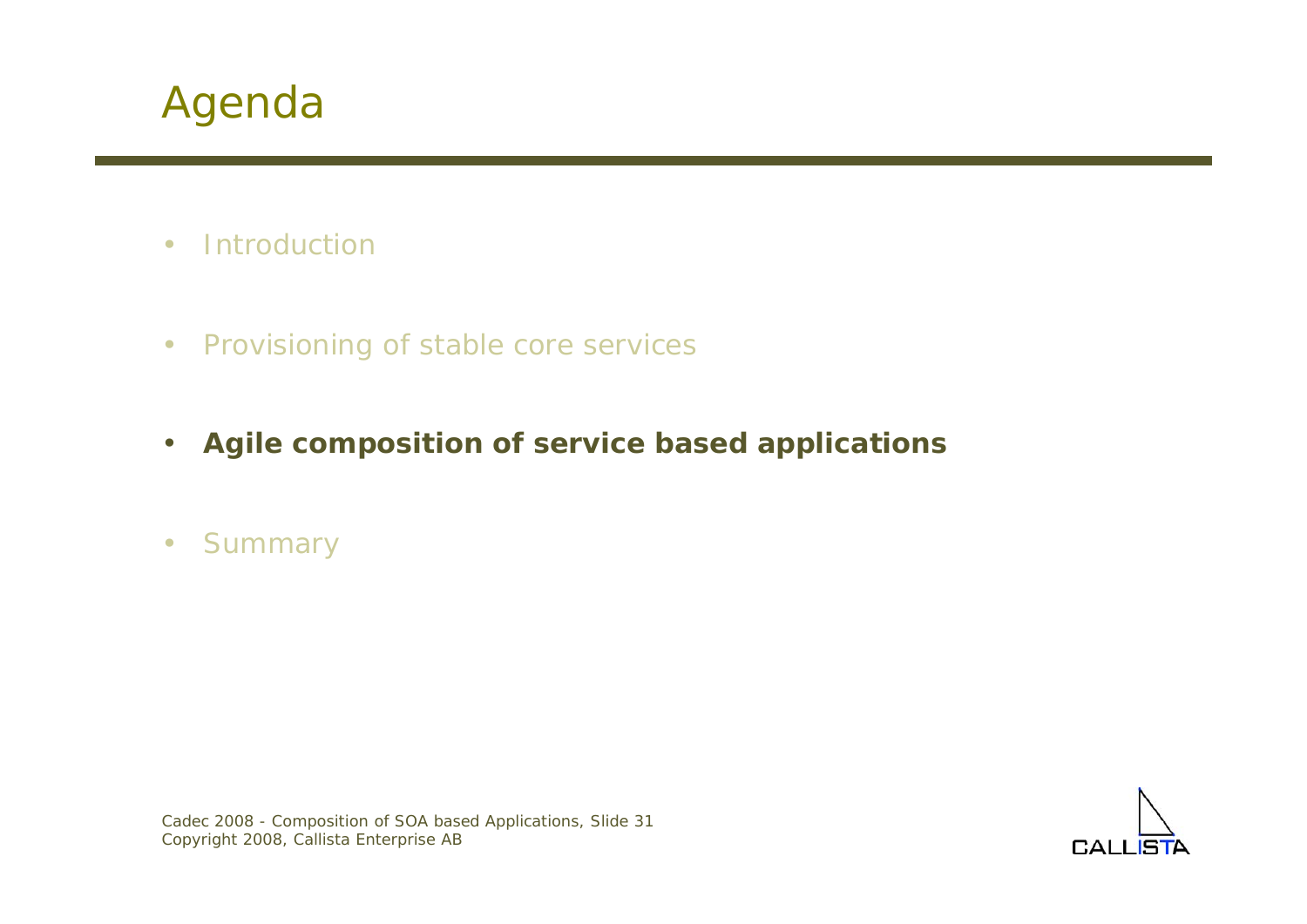### How to bring the values of SOA to the End Users?



### **Agile development of Composite Applications**

- 1.Web Services aware GUI tools
- Tool support for defining workflows



Cadec 2008 - Composition of SOA based Applications, Slide 32 Copyright 2008, Callista Enterprise AB

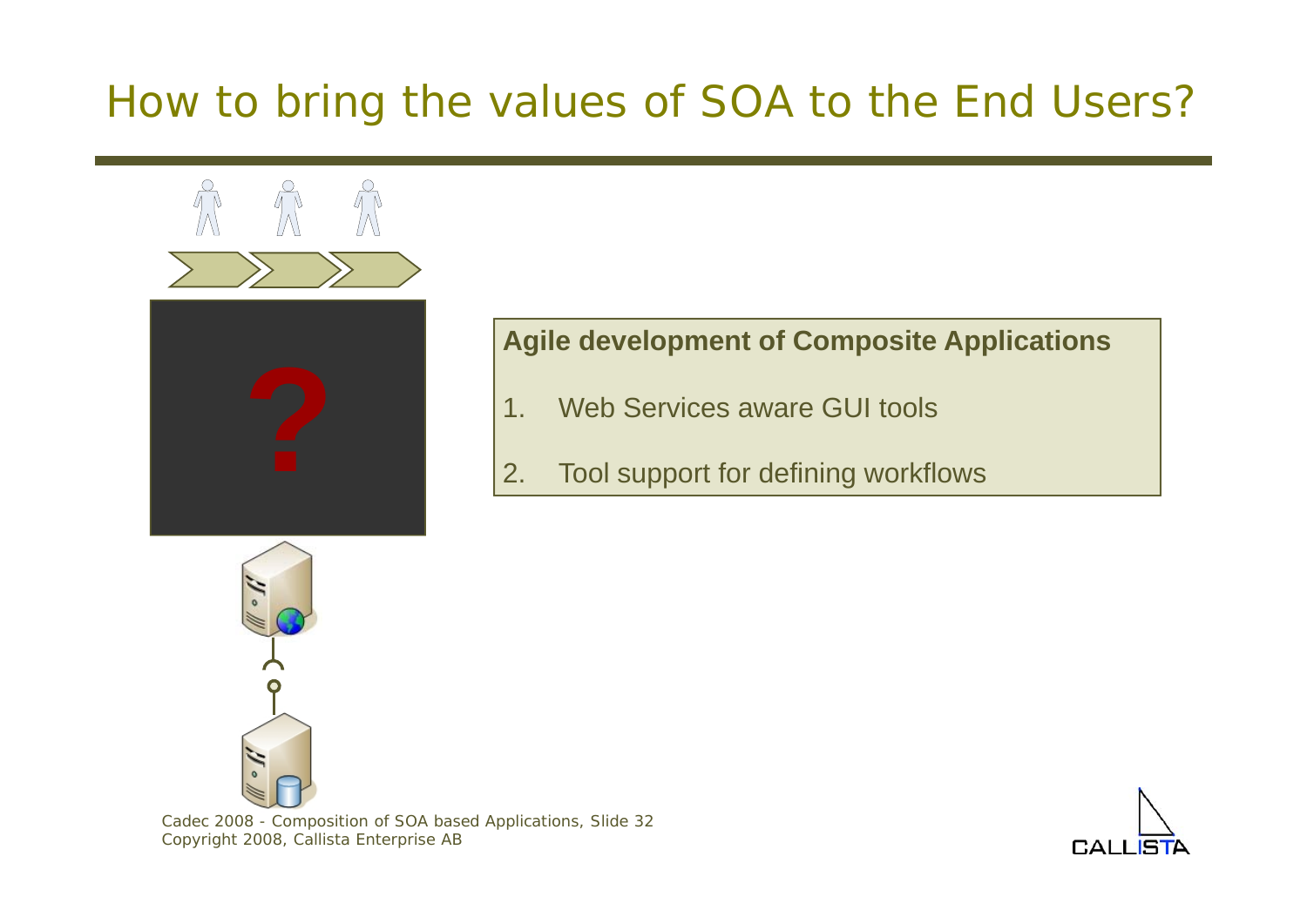### What is a Composite Application?



Cadec 2008 - Composition of SOA based Applications, Slide 33 Copyright 2008, Callista Enterprise AB

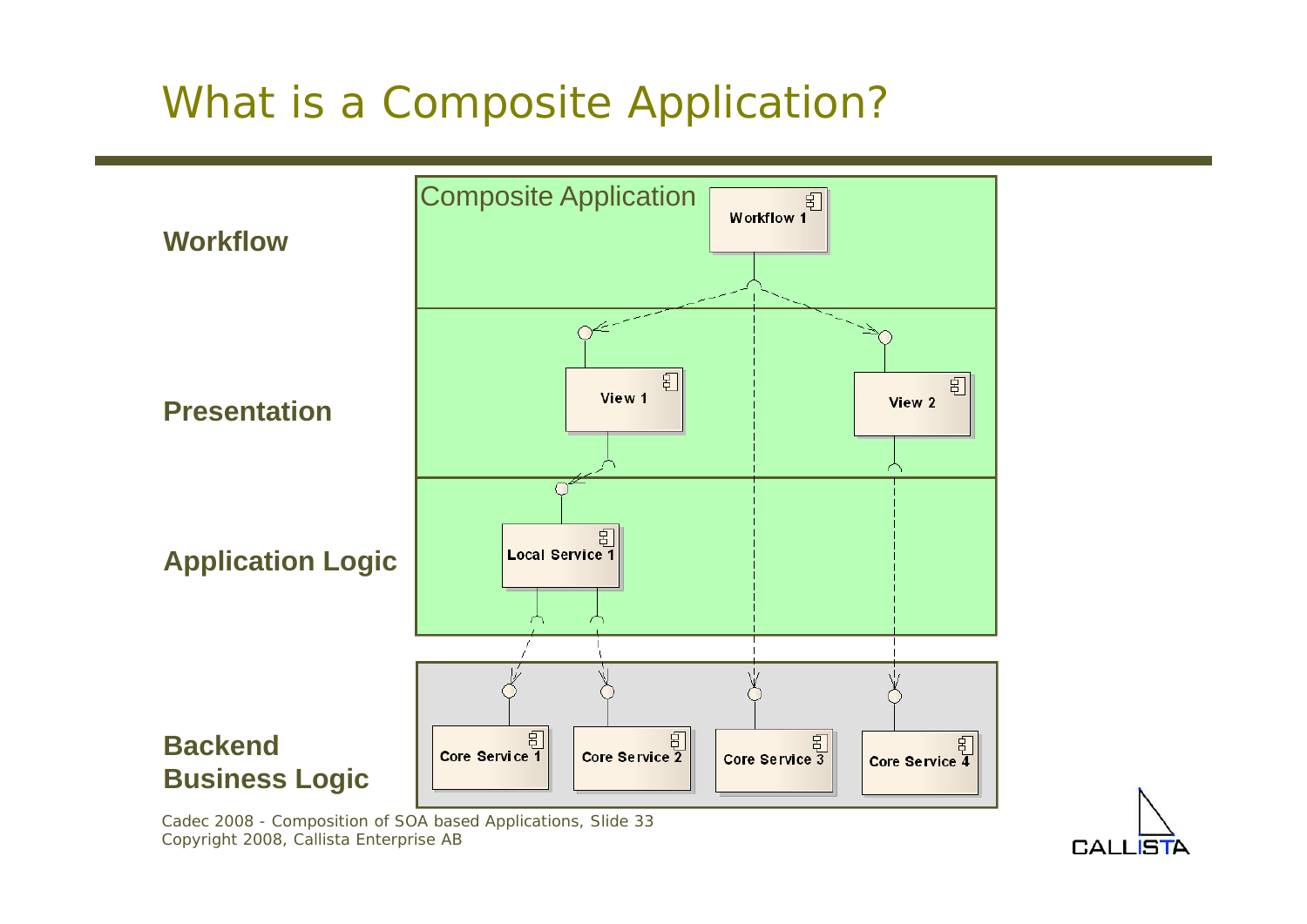### Sample application - SOA Technology



**CALLISTA** 

Copyright 2008, Callista Enterprise AB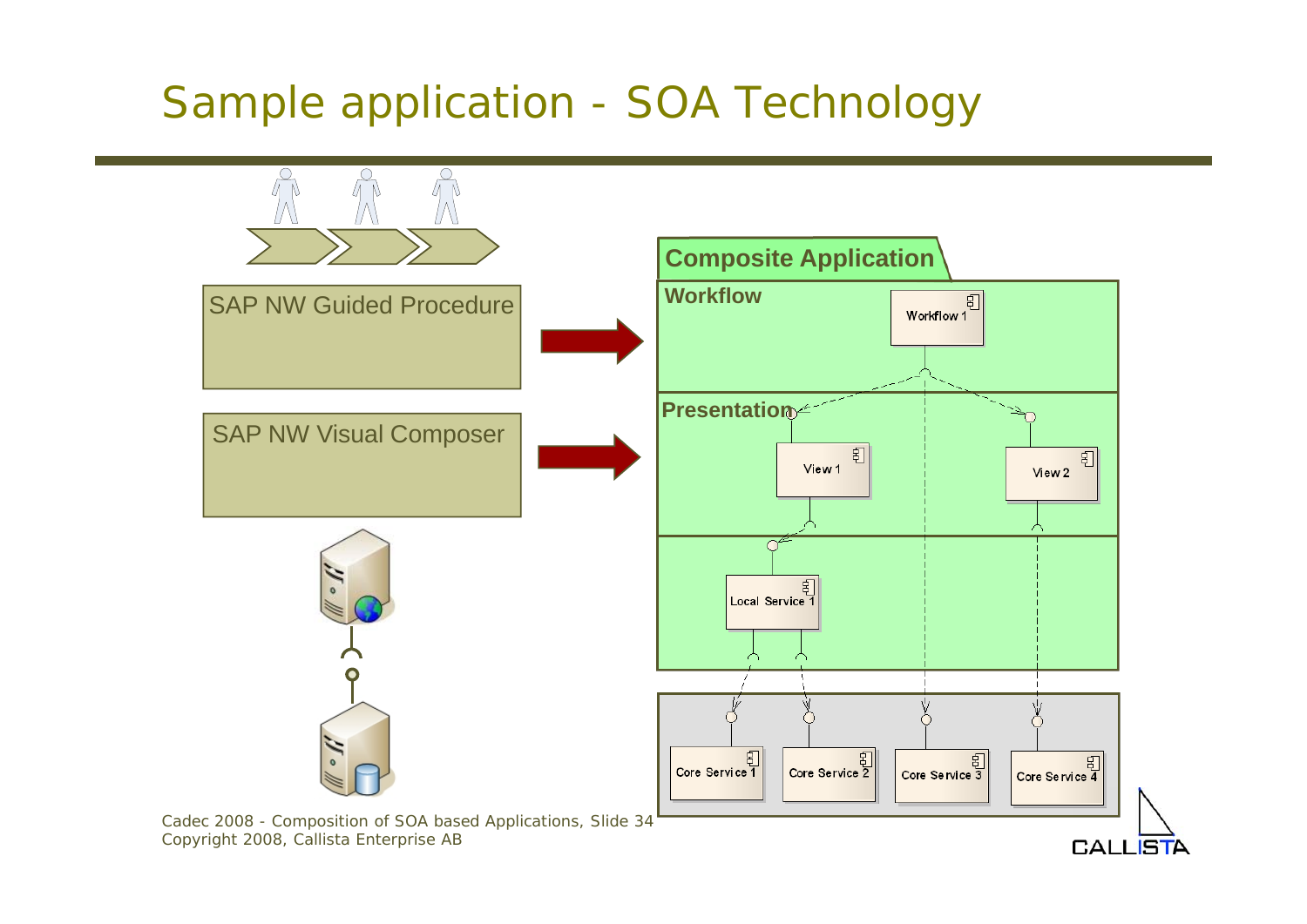### Web Services aware Web GUI tool - overview

 $\bullet$ SAP NetWeaver Visual Composer



• Creates default GUI from WS Req. and Resp. messages

 $\sqrt{\frac{1}{10}}$  out

Search Forn

submit

Response

**Get Projects By Name** 

- Fully customizable using WYSIWYG editor
- Parameter passing
	- Input and output to the GUI fragment component
	- Also inside the component, e.g. between WS calls and UI elements



select

**HELL Project Lis**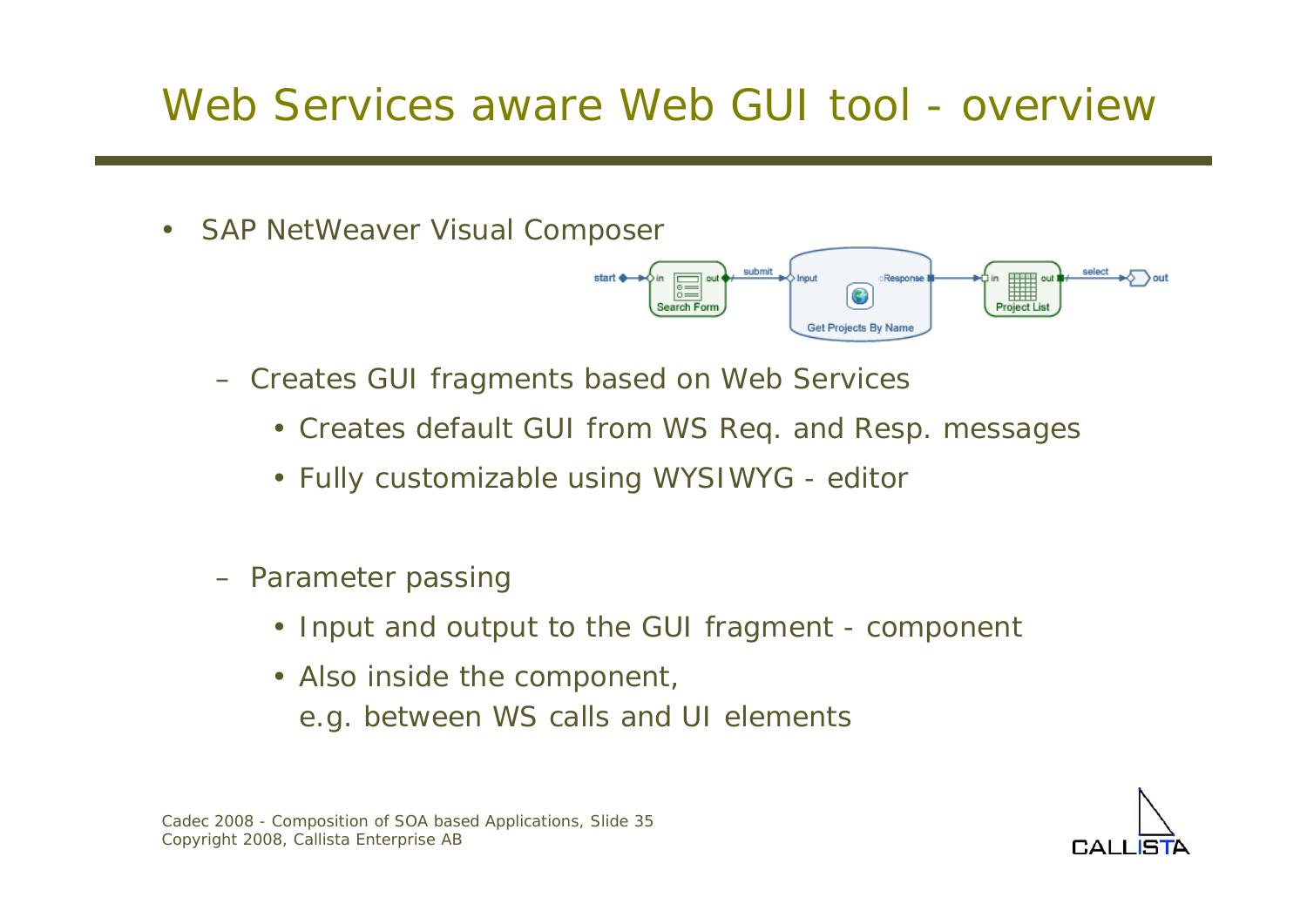### Web Services aware Workflow tool - overview



– Workflow engine coordinate user activities



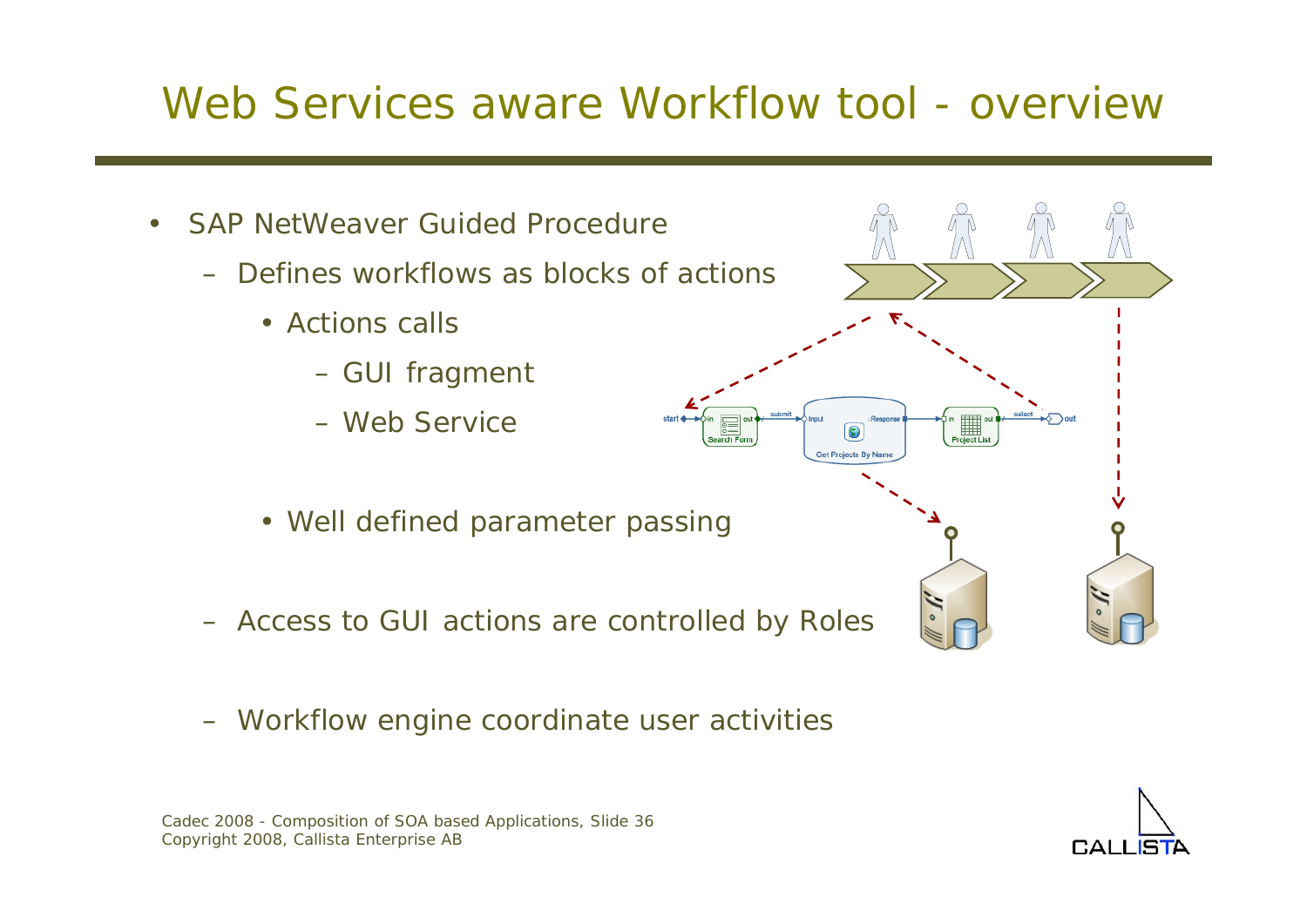### Sample application



**CALLIS** 

Copyright 2008, Callista Enterprise AB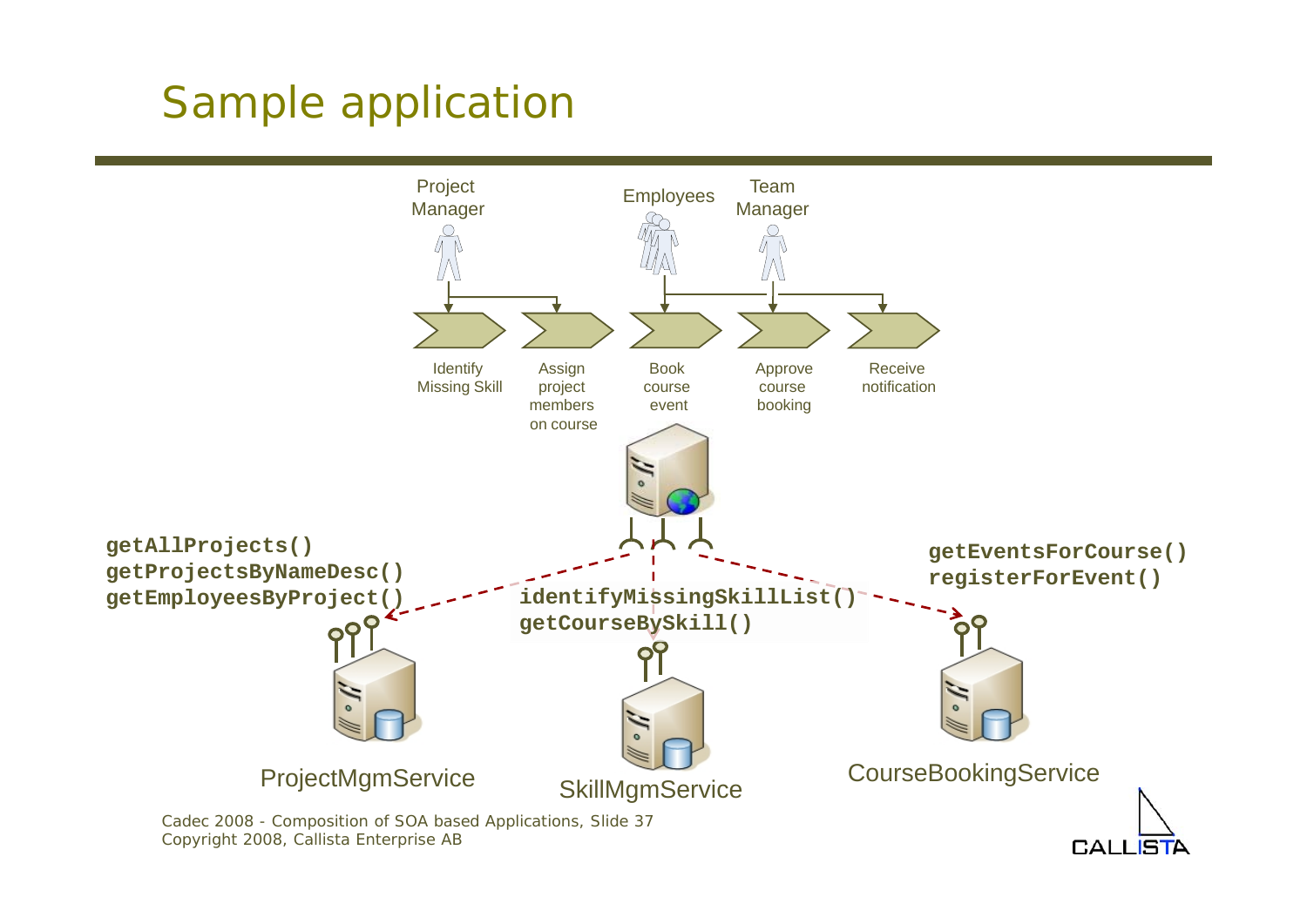### Sample application - SOA Technology



CALL

Cadec 2008 - Composition of SOA based Applications, Slide 38 Copyright 2008, Callista Enterprise AB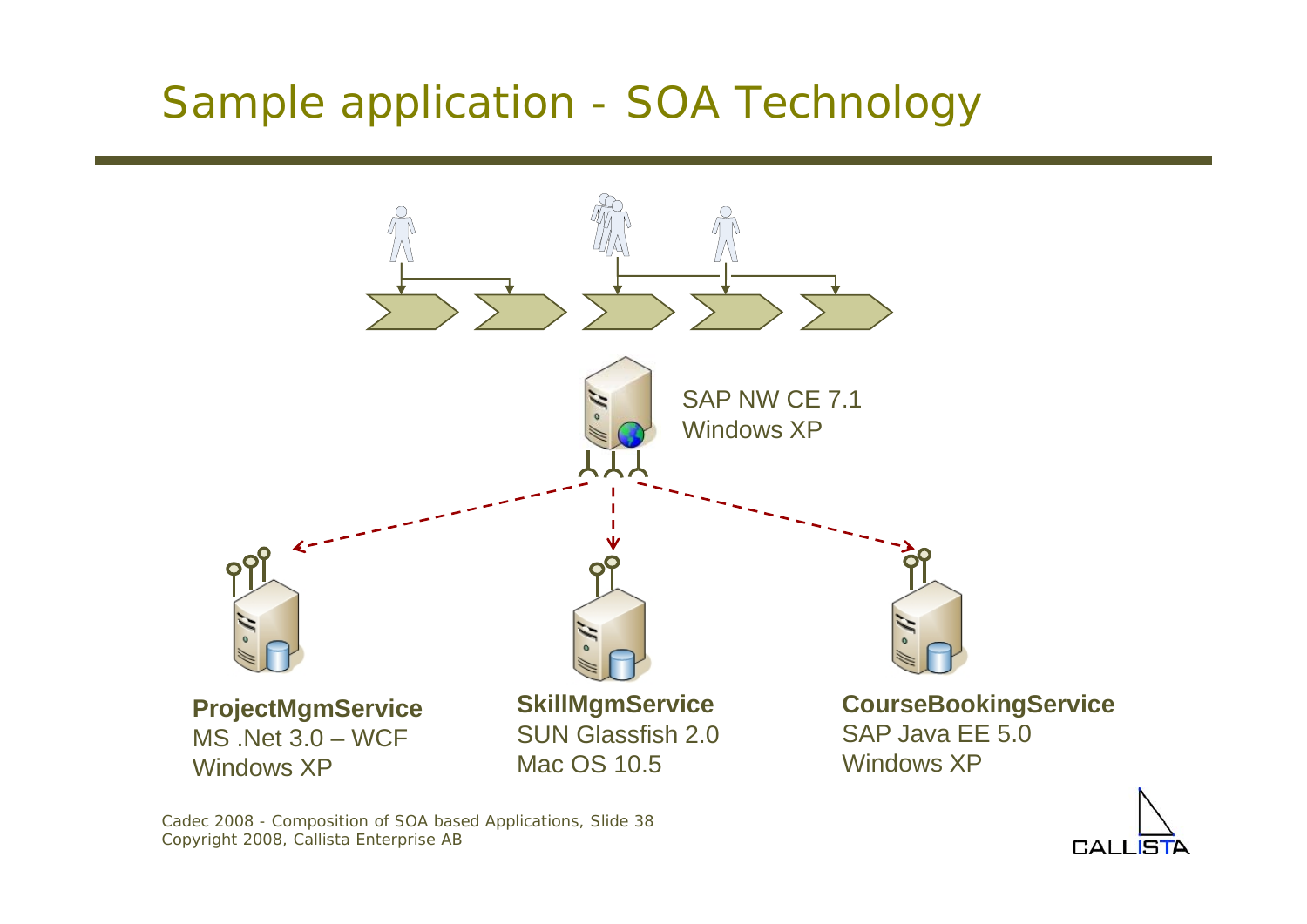### Demo Web Services aware Web GUI tool

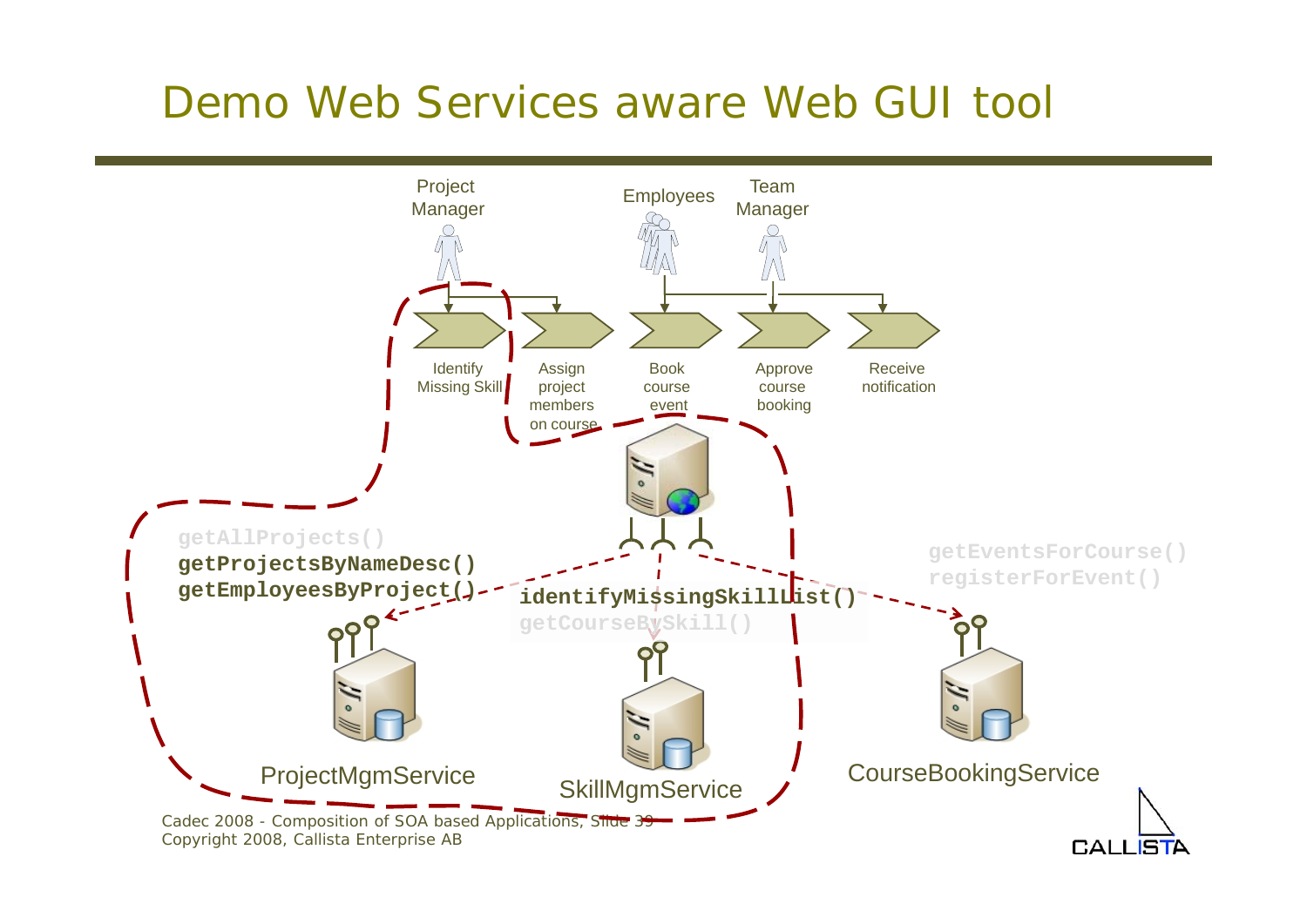- $\bullet$ **Introduction**
- $\bullet$ Provisioning of stable core services
- •Agile composition of service based applications
- $\bullet$ **Summary**

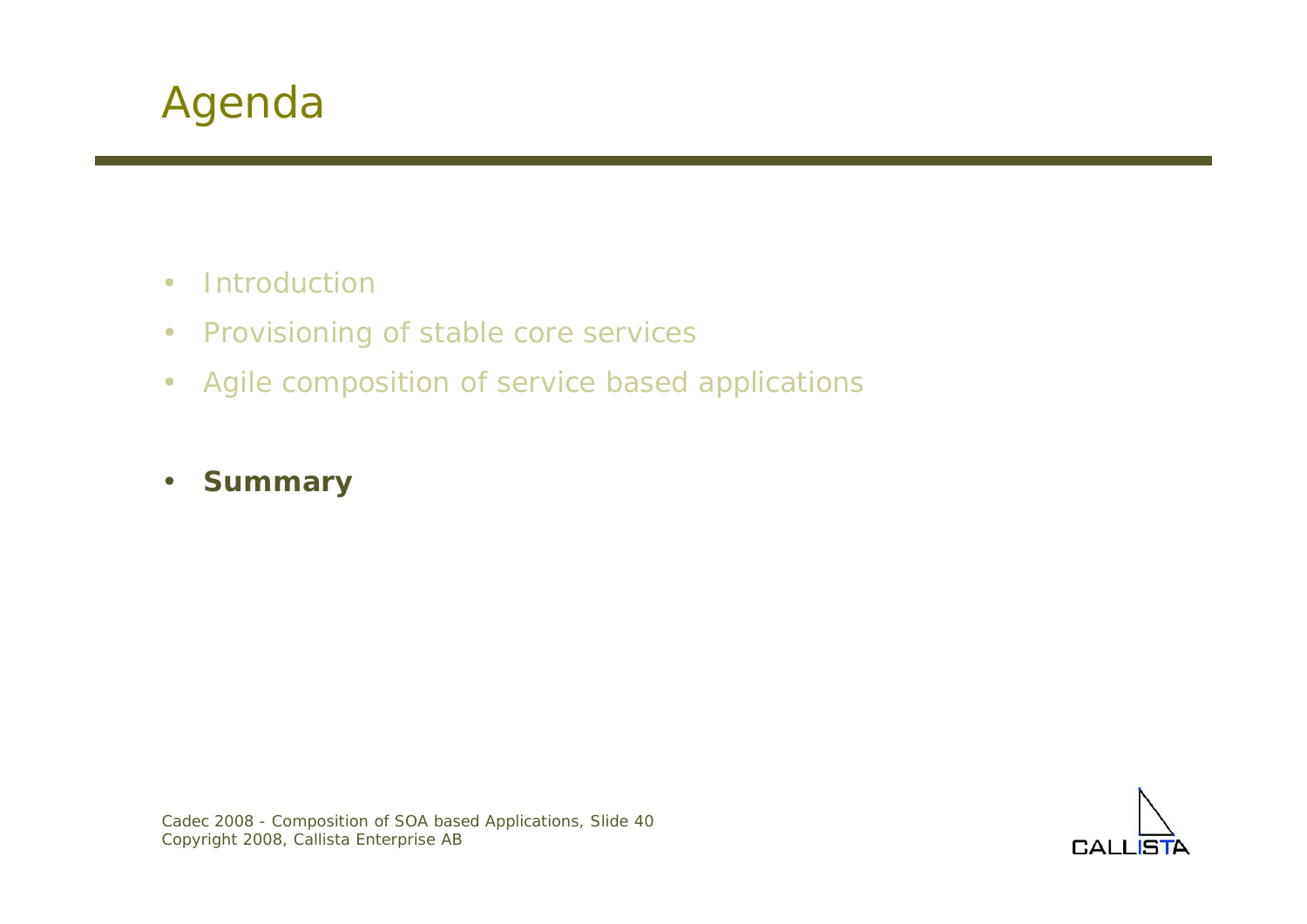

CALL IS

Cadec 2008 - Composition of SOA based Applications, Slide 41 Copyright 2008, Callista Enterprise AB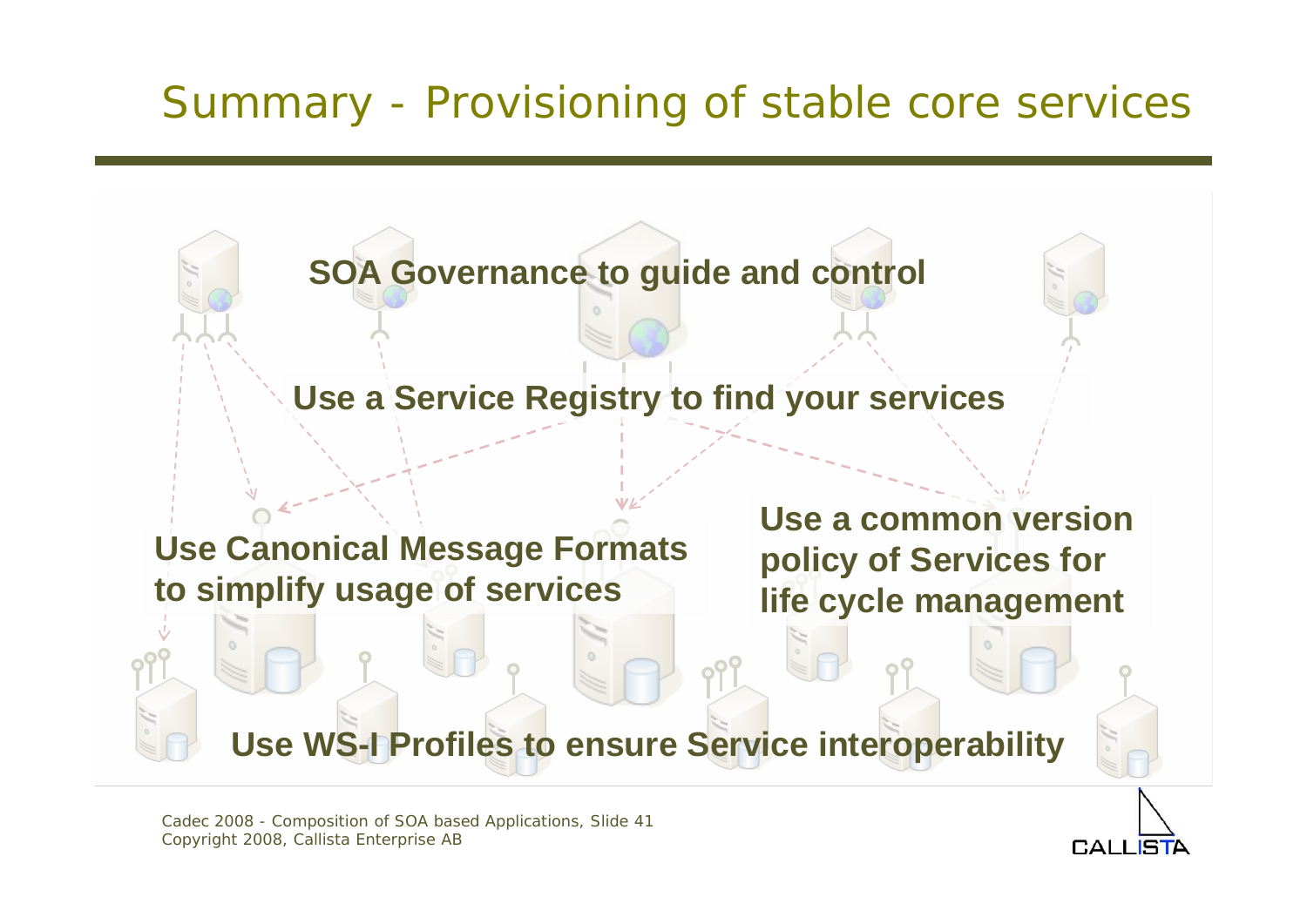

CALLIS

Cadec 2008 - Composition of SOA based Applications, Slide 42 Copyright 2008, Callista Enterprise AB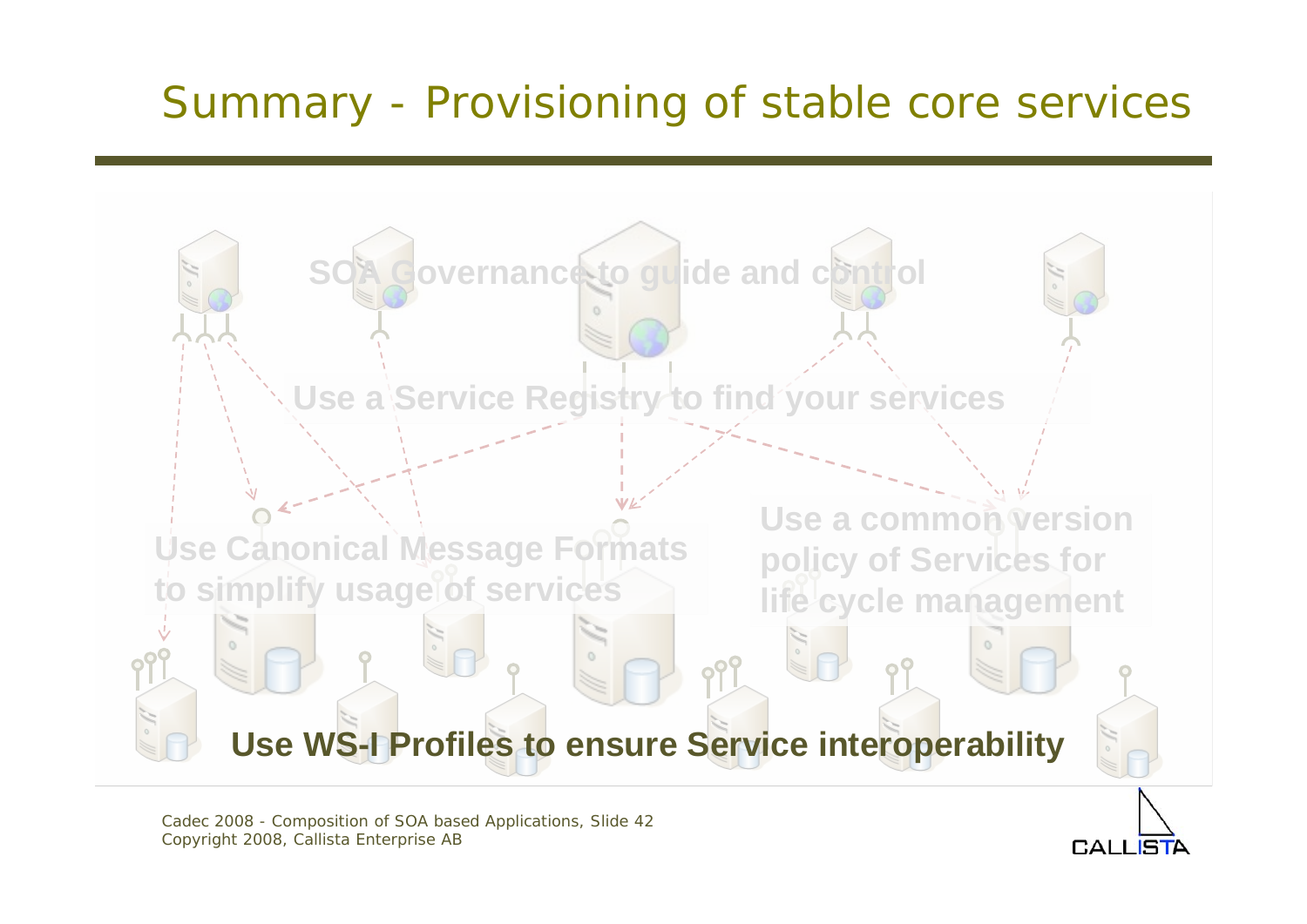

Cadec 2008 - Composition of SOA based Applications, Slide 43 Copyright 2008, Callista Enterprise AB

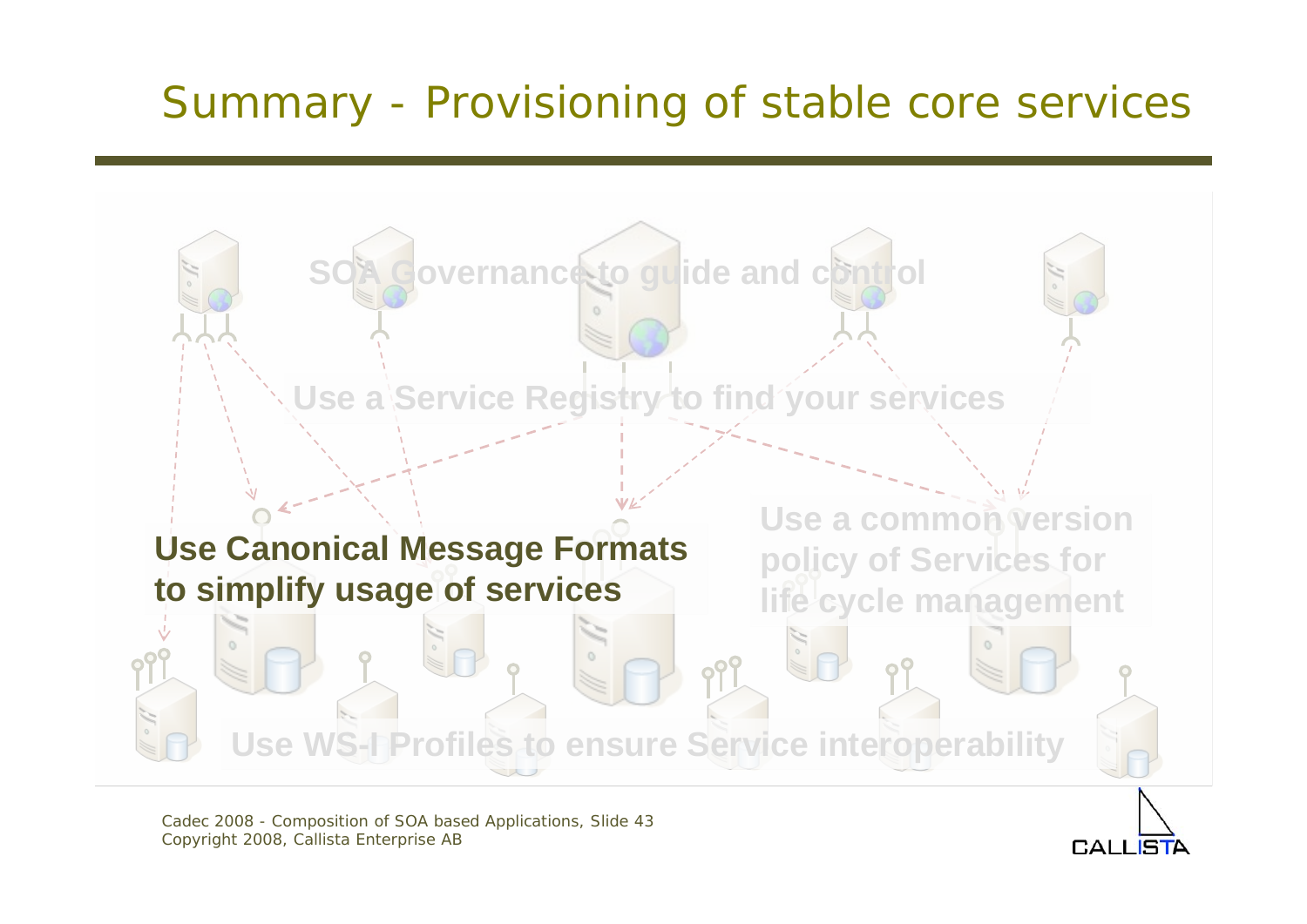

Cadec 2008 - Composition of SOA based Applications, Slide 44 Copyright 2008, Callista Enterprise AB

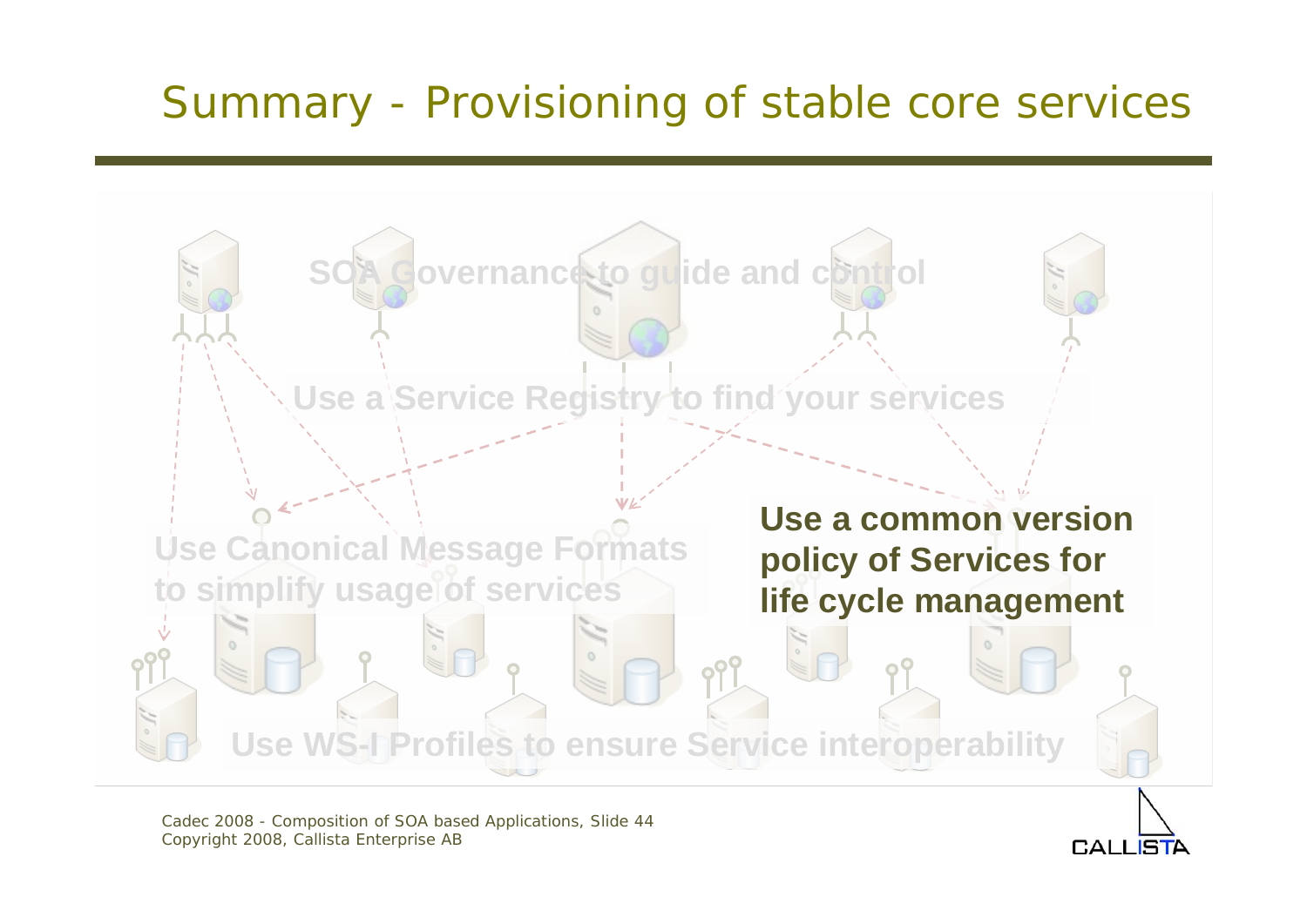

Cadec 2008 - Composition of SOA based Applications, Slide 45 Copyright 2008, Callista Enterprise AB

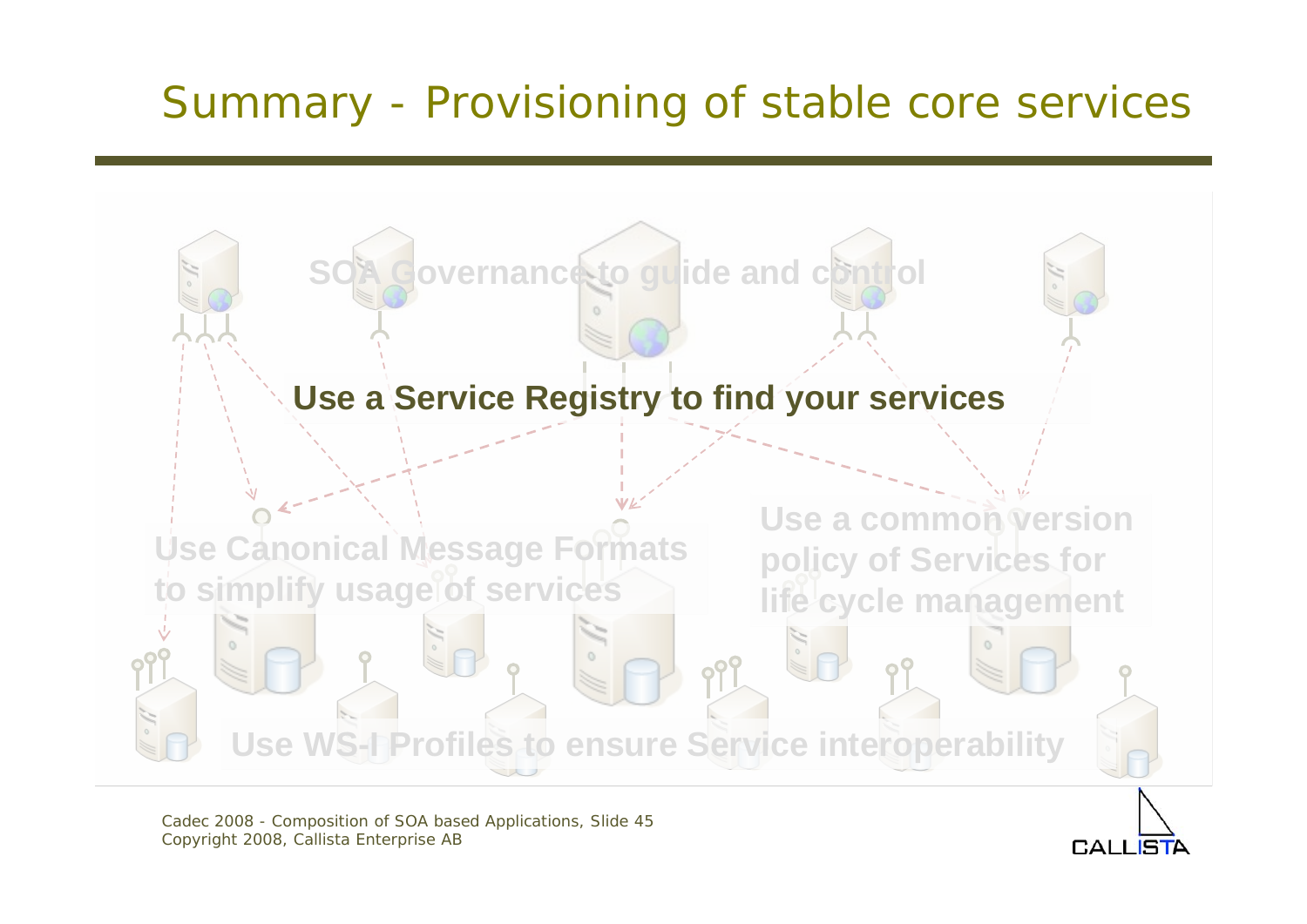

Cadec 2008 - Composition of SOA based Applications, Slide 46 Copyright 2008, Callista Enterprise AB

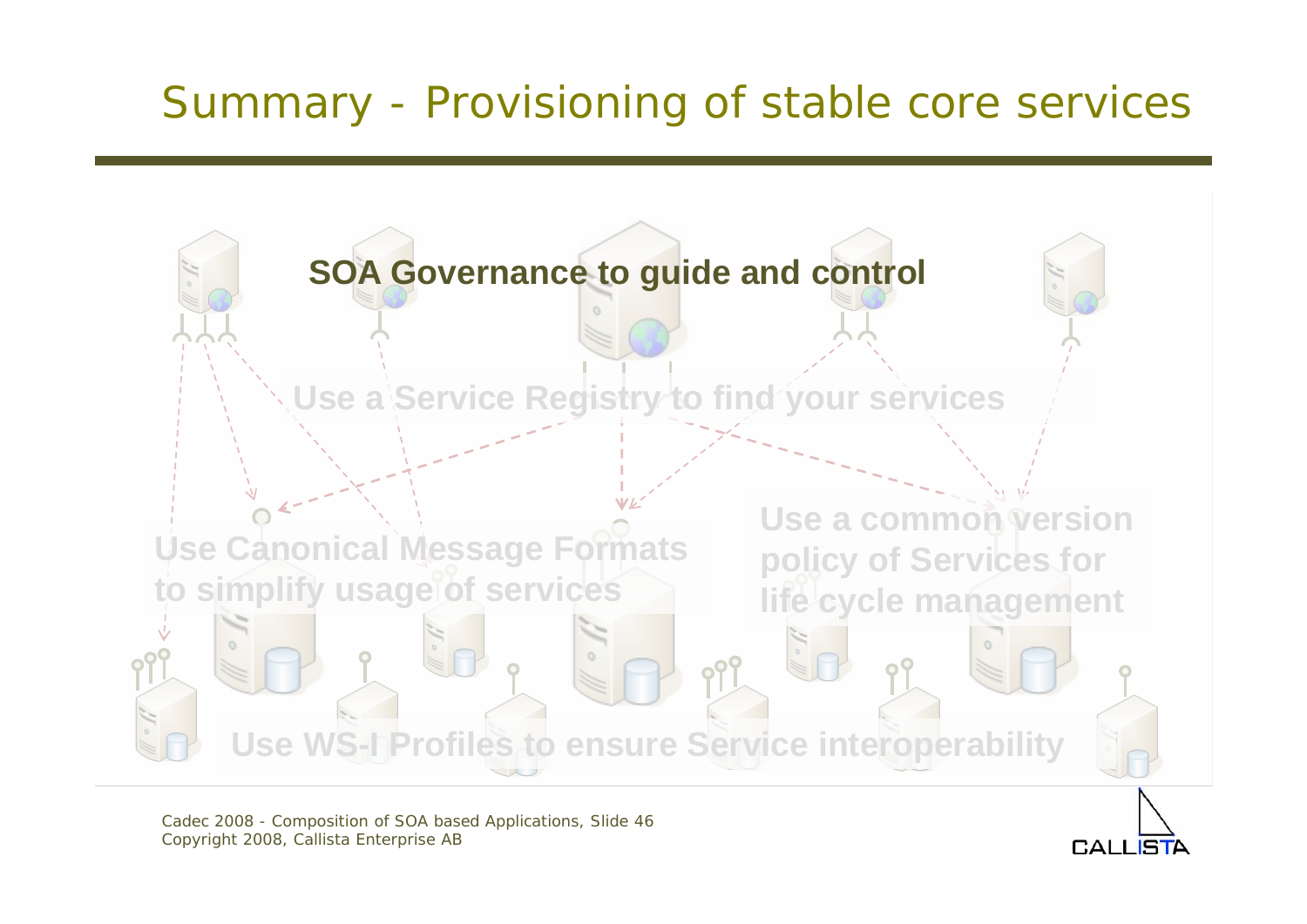### Summary – SOA reaching out to the End Users

- • Agile development of Composite Applications
	- Requires



**CALI** 

Cadec 2008 - Composition of SOA based Applications, Slide 47 Copyright 2008, Callista Enterprise AB